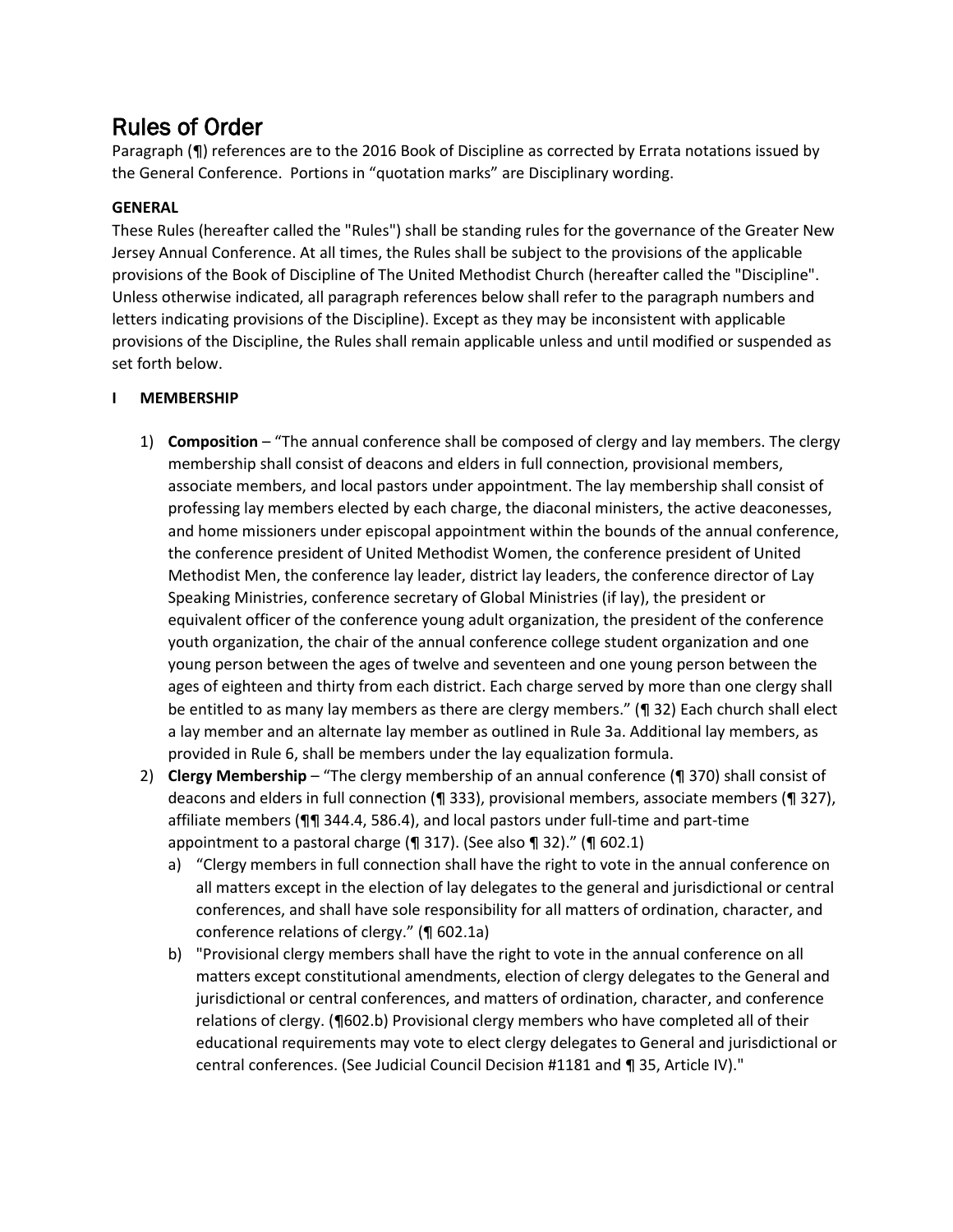- c) Associate clergy members shall have the right to vote in the annual conference on all matters except constitutional amendments, and matters of ordination, character, and conference relations of clergy. When associate members are members of the conference Board of Ordained Ministry, they have the right to vote at clergy session on matters of ordination, character, and conference relations of clergy. (¶ 602.c) Affiliate clergy members shall have the right to vote in the annual conference on all matters except the constitutional amendments, election of clergy delegates to the General, jurisdictional or central conferences, and matters of ordination, character, and conference relations of clergy. (See Judicial Council Decision #1181 and ¶ 35, Article IV).
- d) Full-time and part-time local pastors under appointment to a pastoral charge shall have the right to vote in the annual conference on all matters except constitutional amendments; election of delegates to the General and jurisdictional or central conferences and matters of ordination, character, and conference relations of clergy. When local pastors are members of the Conference Board of Ordained Ministry, they have the right to vote at clergy session on matters of ordination, character, and conference relations of clergy. (¶ 602.d). Local pastors who have completed course of study or an M.Div. degree and have served a minimum of two consecutive years under appointment before the election may vote to elect clergy delegates to General and jurisdictional or central conferences. (See Judicial Council Decision #1181 and ¶ 35, Article IV).

### **3) Election and Qualifications of Lay Members**

- a) Lay members and one or more alternate lay members for each church shall be elected quadrennially at the regular meeting of the charge conference following the meeting of the general conference. "Both the lay members and the alternates shall have been professing members in good standing of The United Methodist Church for at least two years and shall have been active participants for at least four years next preceding their election (see ¶ 32), except in a newly organized church, which shall have the privilege of representation at the annual conference session." (¶ 251.2) There shall be no restriction as to the number of terms for which a qualified person may be elected a lay member or alternate lay member.
- b) District youth and young adult representatives may be elected annually by the Ministries with Young People Team (or its successor, however named).
- 4) **Seating of Lay Members** Lay members and alternate lay members shall take office as of January 1 following their election, and the term of office shall be for the ensuing quadrennium. If the regular meeting of a Charge Conference is delayed beyond the year of the meeting of the General Conference, the lay member and alternate lay members shall take office immediately upon election. If the office of lay member or alternate lay member of any church becomes vacant during the quadrennium, a replacement for the unexpired term shall be elected at the next regular meeting of the Charge Conference or at a special meeting thereof. Each District Superintendent shall provide the Conference Secretary with a correct list of lay members from charges within the district by January 15 prior to the first meeting of the Annual Conference in the quadrennium. It shall be to the lay members so listed that credentials shall be issued for seating at sessions of the Annual Conference.
- 5) **Lay Representation of a Local Church** If the church's lay representative to the Annual Conference "shall cease to be a member of the charge or shall for any reason fail to serve, an alternate lay member in the order of election shall serve in place." (¶ 251.2) If there is no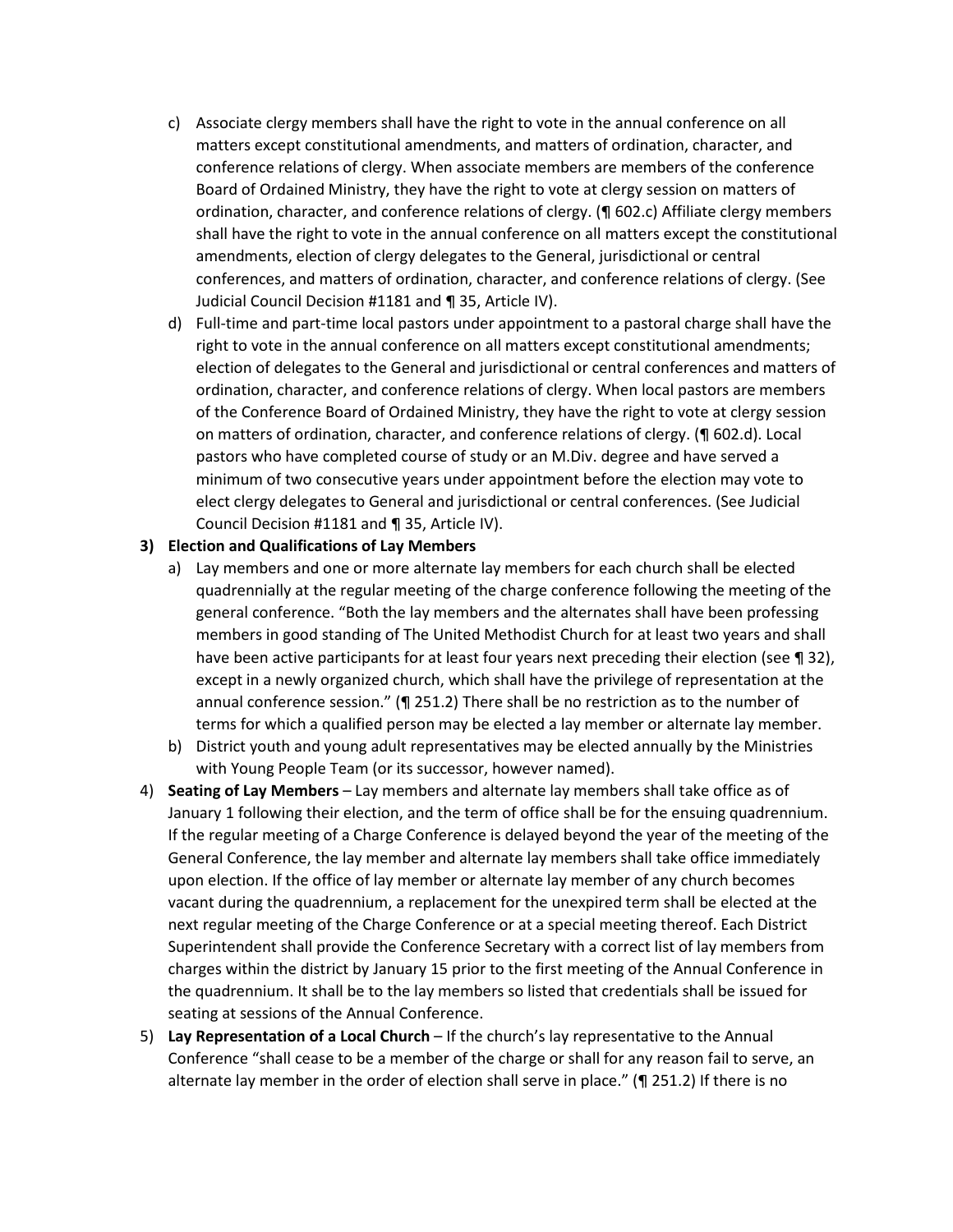alternate lay member who can attend, another lay member or alternate lay member may be elected by the Charge Conference.

- a) The pastor may request the District Superintendent to authorize a special session of the Charge Conference for the purpose of electing a lay member or alternate lay member. A special session of the Charge Conference requires the written consent of the District Superintendent in his/her absence, and at least ten days advance notice to its members. (¶ 250)
- b) The pastor shall report to the District Superintendent and the Conference Secretary, in writing, the name and address of the elected lay member or alternate lay member.
- c) Under no circumstances shall a person who is not duly elected as stated above be seated at sessions of the Annual Conference.
- 6) **Equalization of Lay Members** "If the lay membership should number less than the clergy members of the annual conference, the annual conference shall, by its own formula, provide for the election of additional lay members to equalize the number of lay and clergy membership of the Annual Conference." (¶ 32) Members will be added in the order nominated or recommended for selection until the required number of additional lay members is reached. All terms will be for the quadrennium with the exception of category "i" below which shall be annually.
	- a) The following persons shall be named as additional Lay Members to Annual Conference:
		- i. The Conference Secretary, Conference Treasurer, and Conference Statistician, when persons elected to these offices are lay persons who meet the disciplinary requirements for Conference membership and are not otherwise elected.
		- ii. Elected Lay Delegates to General and Jurisdictional Conferences not otherwise elected as Lay Members of the Annual Conference.
		- iii. Lay Chairpersons of the following agencies not otherwise elected as Lay Members of the Annual Conference: Council on Finance and Administration, Commission on Archives and History, Commission on Equitable Compensation, Committee on the Episcopacy, Board of Pensions, Board of Trustees, Board of Church and Society, Board of Discipleship, Board of Global Ministries, Board of Higher Education and Campus Ministry, Commission on Camps and Conferences, Commission on Christian Unity and Interreligious Concerns, Commission on Religion and Race, Commission on the Status and Role of Women, Commission on Communications, and Commission on the Ethnic Local Church.
		- iv. The past conference Lay Leaders not otherwise elected as Lay Members of the Annual Conference. This includes the former Northern New Jersey and Southern New Jersey Conferences as well as the Greater New Jersey Annual Conference.
		- v. Laity members of the Council on Finance and Administration not otherwise elected as Lay Members of the Annual Conference.
		- vi. Laity members of the Sessions Committee not otherwise elected as Lay Members of the Annual Conference.
		- vii. The District Presidents of United Methodist Women and District Presidents of United Methodist Men not otherwise elected as Lay Members of the Annual Conference.
		- viii. Lay Missionaries not otherwise elected as Lay Members of the Annual Conference.
		- ix. The District Directors of Lay Speaking Ministries not otherwise elected as Lay Members of the Annual Conference.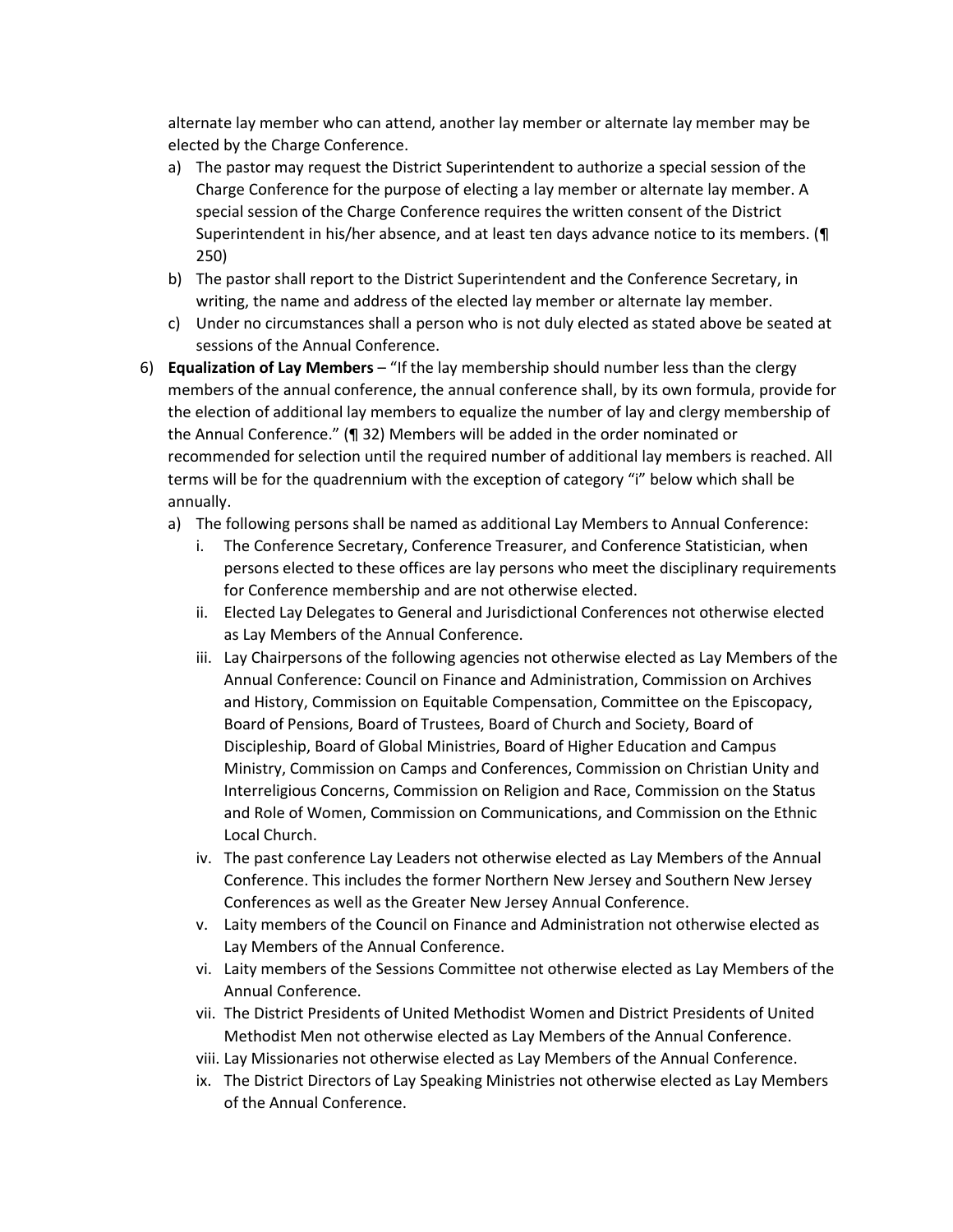- x. The co-secretaries of the Ministries with Young People Team, the Youth Service Fund Chairperson and one additional Youth and Young Adult from each District not otherwise elected as Lay Members of the Annual Conference.
- 2) Nominations for additional Lay members from local churches: In the year preceding the beginning of the quadrennium, the Laity Council shall solicit nominations for additional Lay Members from local churches through Administrative Boards or Councils. The Laity Council will receive the nominations and elect those who will serve as additional Lay Members for the succeeding quadrennium. Vacancies that occur during the quadrennium shall be filled by the action of the Laity Council.
- **7) Lay Membership** "The lay members of the annual conference shall participate in all deliberations and vote upon all measures except on the granting or validation of license, ordination, reception into full conference membership, or any question concerning the character and official conduct of ordained ministers, except those who are lay members of the Board of Ordained Ministry and the committee on investigation." (¶ 602.6)
- **8) Seated Without Vote** The following shall be seated without vote in the Annual Conference and shall be given the privilege of the floor without vote: student local pastors, lay missionaries regularly appointed by the Board of Global Ministries in fields outside the United States, and the Conference Chancellor(s) "if not otherwise a voting member of the annual conference" (¶602.10) The following shall be invited to attend the Annual Conference, without voice or vote, on the same financial basis as members of the Annual Conference: spouses of deceased clergy members, persons not officially eligible for appointment who have been assigned by the District Superintendents between sessions of Annual Conference as pastors in charge with the intention of appointment or reassignment for the ensuing conference year, and persons to be presented for consecration as Diaconal Ministers or ordained as Deacons or Elders. Staff and clerical personnel necessary for the conducting of the Annual Conference Session shall attend at conference expense.
- **9) Attendance of Members** "It is the duty of every member and all provisional members and local pastors of the annual conference to attend its sessions and furnish such reports in such form as the Discipline may require. Any such person unable to attend shall report by letter to the conference secretary, setting forth the reason for the absence. Should any ordained minister in active service be absent from the session of the annual conference without a satisfactory reason for the absence, the matter shall be referred by the conference secretary to the Board of Ordained Ministry." (¶ 602.8)

# **II ORGANIZATION**

- **10) Presiding Officer** The bishop assigned shall preside over the annual conference, or "in case of inability, shall arrange for another bishop to preside. In the absence of a bishop, the conference shall by ballot, without nomination or debate, elect a president pro-tempore from among the traveling elders. The president thus elected shall discharge all the duties of a bishop except ordination." (¶ 603.6)
	- 1) The Presiding Officer shall see that all business pertaining to the Conference shall be brought forward and conducted in a proper manner, according to the provisions of the Discipline and Rules for the Conference.
	- 2) The Presiding Officer shall decide all questions of order, subject to the right of appeal by any member of the Conference.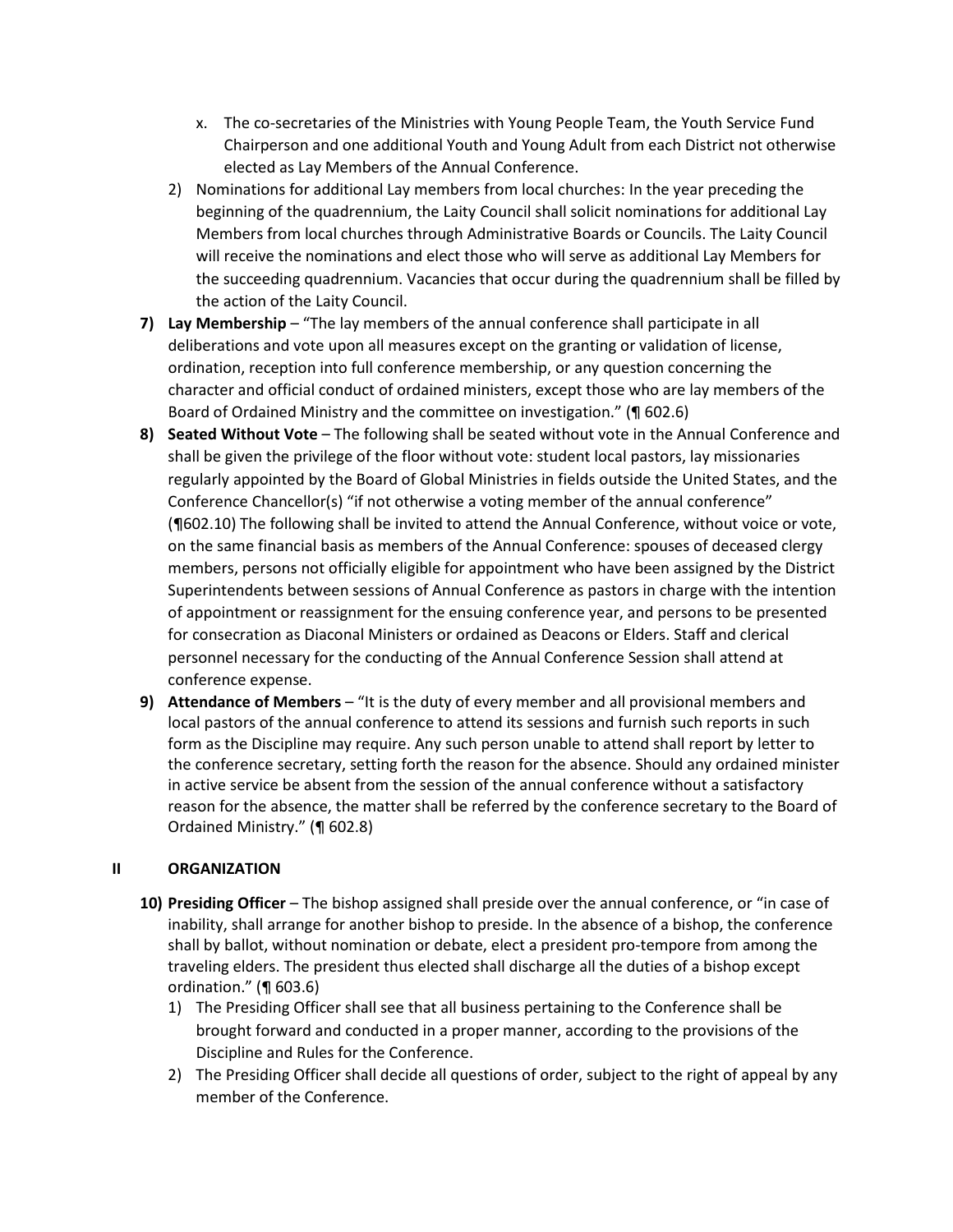- 3) The Presiding Officer shall appoint all committees and officers not otherwise designated to the Nominating Committee, unless otherwise directed by the Conference.
- 4) The Presiding Officer shall appoint an elder to preside at the Conference during any temporary absence.
- **11) Conference Secretary** At the session following the General Conference, the Annual Conference shall elect a Secretary to serve for the succeeding quadrennium. The Nominating Committee, in consultation with the Bishop and Cabinet, shall present the nomination. Term of office shall not exceed two consecutive quadrennia. "In the case of a vacancy in the interim of the sessions, the bishop, after consultation with the district superintendents, shall appoint a person to act until the next session of the annual conference." (¶ 603.7) Term limits of Rule 58a. shall apply.
	- 1) The Secretary shall keep a correct record of the proceedings of the Conference, authenticating by signature all acts of the Conference.
	- 2) The Secretary shall handle all notification and communications directed by the Conference.
	- 3) Unless otherwise directed, the Secretary shall handle all other matters that normally come under the Secretary's responsibility.
	- 4) The Secretary shall have the responsibility for editing, publishing and distributing the Journal, Yearbook and Minutes of the Annual Conference.
	- 5) The Secretary shall nominate any staff that require election by the Conference.
- **12) Conference Statistician** At the first session following the General Conference, the Annual Conference shall elect a Statistician to serve for the succeeding quadrennium. "In the case of a vacancy in the interim of the sessions, the bishop, after consultation with the district superintendents, shall appoint a person to act until the next session of the annual conference." (¶ 603.7)
- **13) Conference Treasurer** The "annual conference, on nomination of its council on finance and administration, shall at the first session of the conference after the quadrennial session of the general conference or jurisdictional conference, or at such other times as a vacancy exists, elect a conference treasurer/director of administrative services. If a vacancy shall occur during the quadrennium, the council shall fill the vacancy until the next session of the annual conference." (¶ 619)
- **14) Conference Chancellors** The Annual Conference may designate as Chancellor one or more laypersons, each of whom is a member in good standing of one of the local churches or a clergyperson who is a member of the Annual Conference in the Episcopal Area, and who is a member of the appropriate bar or bars in the Episcopal Area. Each chancellor, who shall be nominated by the bishop and elected by the Annual Conference, shall serve as legal advisor to the Bishop and the Annual Conference. (¶ 603.8)
- **15) Conference Parliamentarian** There shall be a Parliamentarian at each Plenary Session of the Annual Conference. The bishop shall select the Parliamentarian(s).

# **16) Rules of Order Committee** –

- 1) There shall be a standing Rules of Order Committee of eight (8) members, four (4) clergy and four (4) lay, nominated by the Committee on Nominations. The Conference Parliamentarian, if not already a member, shall be an ex-officio member of this committee with vote.
- 2) Prior to the consideration of any other business of an Annual Conference Session, the Rules of Order Committee shall present, for informational purposes only, any changes to the Rules mandated by changes in the Discipline.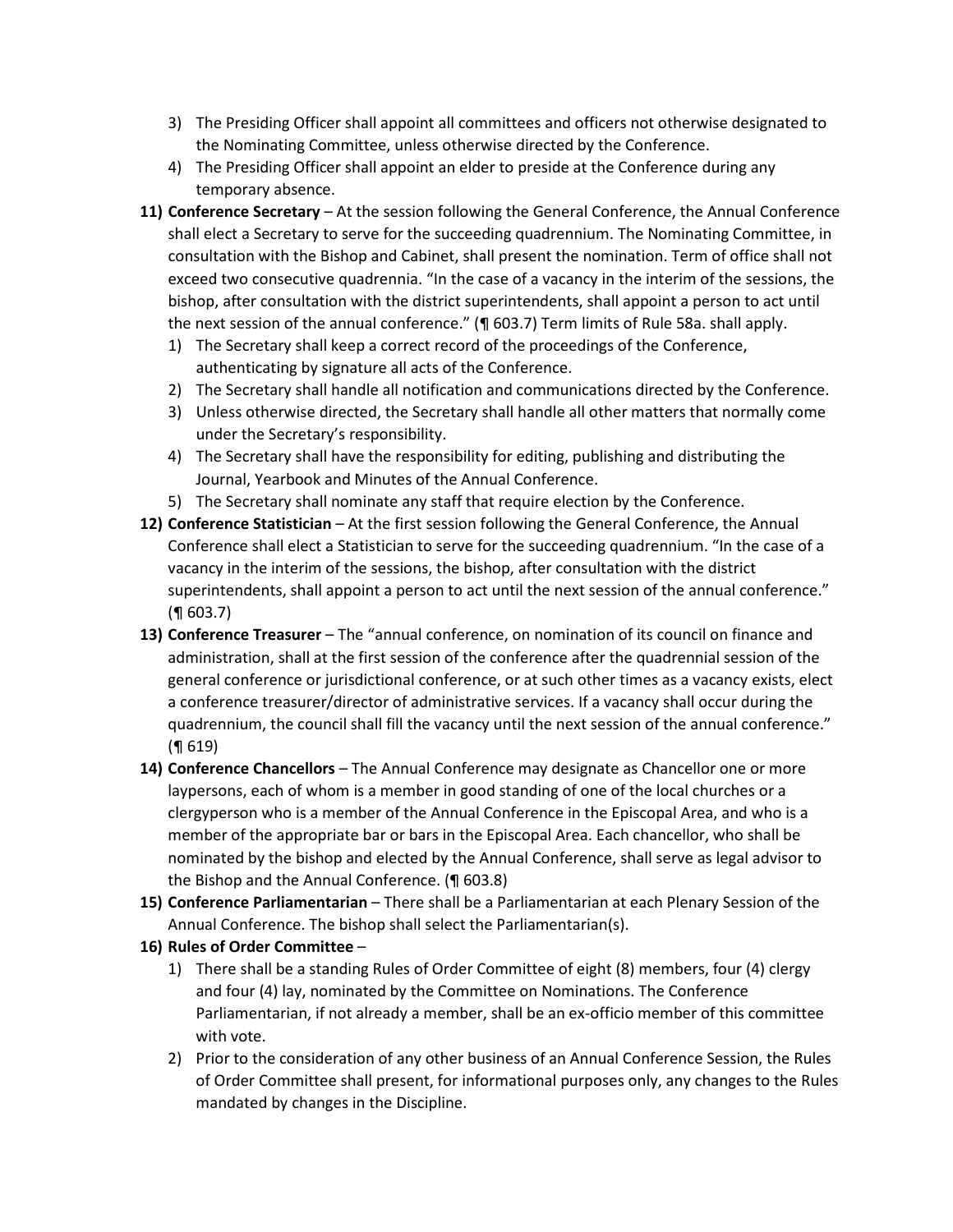3) The Rules of Order Committee shall also present for adoption by the Conference any other changes to the Rules that the Committee recommends. If any member of the Annual Conference desires to propose any other change to the Rules, the member shall submit a resolution setting forth the proposed change in accordance with the deadline for submitting proposed legislation. See Rule 19b. Upon its submission, the proposed legislation shall be referred to the Rules Committee for its review and response, prior to any vote on the legislation by the Conference.

### **III BUSINESS PROCEDURES**

- **17) Roll Call** The Conference Secretary shall take the roll of all members of this Annual Conference, both clergy and lay, by card registration while the Conference is in session, and the attendance shall be recorded in the Journal. Upon registration, members shall receive a name badge which shall state name, church or position, and which shall also indicate voting rights.
- **18) The Bar of the Conference** The bar of the Conference shall be fixed at the beginning of each Annual Conference on motion of the Secretary. All members of the Conference, lay and clergy, must be within the bar of the Conference to have the privilege of the floor and to vote. Other persons shall be seated outside the bar of the Conference as indicated by the ushers.

# **19) Pre-Conference Reports and Recommendations** –

- a) Reports
	- i. There shall be a Pre-Conference Workbook which shall contain all reports of Conference, Jurisdictional and General agencies, boards, commissions, committees, councils, or teams received at the Conference offices by the first business day of March (or such other deadline as the Conference Secretary may establish). Such reports are to identify how the agency or other body has helped the Conference make disciples of Jesus Christ for the transformation of the world, how the agency has furthered the goals of the Conference, and the goals of the agency or other body for the coming year. Any such report may be included in the Journal of the Annual Conference, subject to editorial corrections, at the discretion of the Conference Secretary. Any recommendations from such an agency or other body must be submitted separately as legislation for consideration by the Annual Conference, in accordance with applicable procedures and deadlines for legislation.
	- ii. Except as provided in (b) below, no reports or recommendations of any Conference agency excepting the Board of Ordained Ministry and the Committee on Nominations, and then only with the consent of the bishop, shall be acted upon unless (1) they shall have been correctly and timely submitted to be included in the Pre-Conference Workbook as reports or legislation (as indicated above).
- b) Recommendations
	- i. The Pre-Conference Workbook shall contain all proposed legislation and all reports of agencies, boards, commissions, committees, councils, or teams that have been received by the Annual Conference offices by the first business day in March (or such other deadline as the Conference Secretary may establish).
	- ii. All proposed legislation and reports received after March 1 shall be submitted to the agenda committee for review. Upon the agenda committee's recommendation and the bishop's consent, such items may be included in the agenda where urgent and appropriate.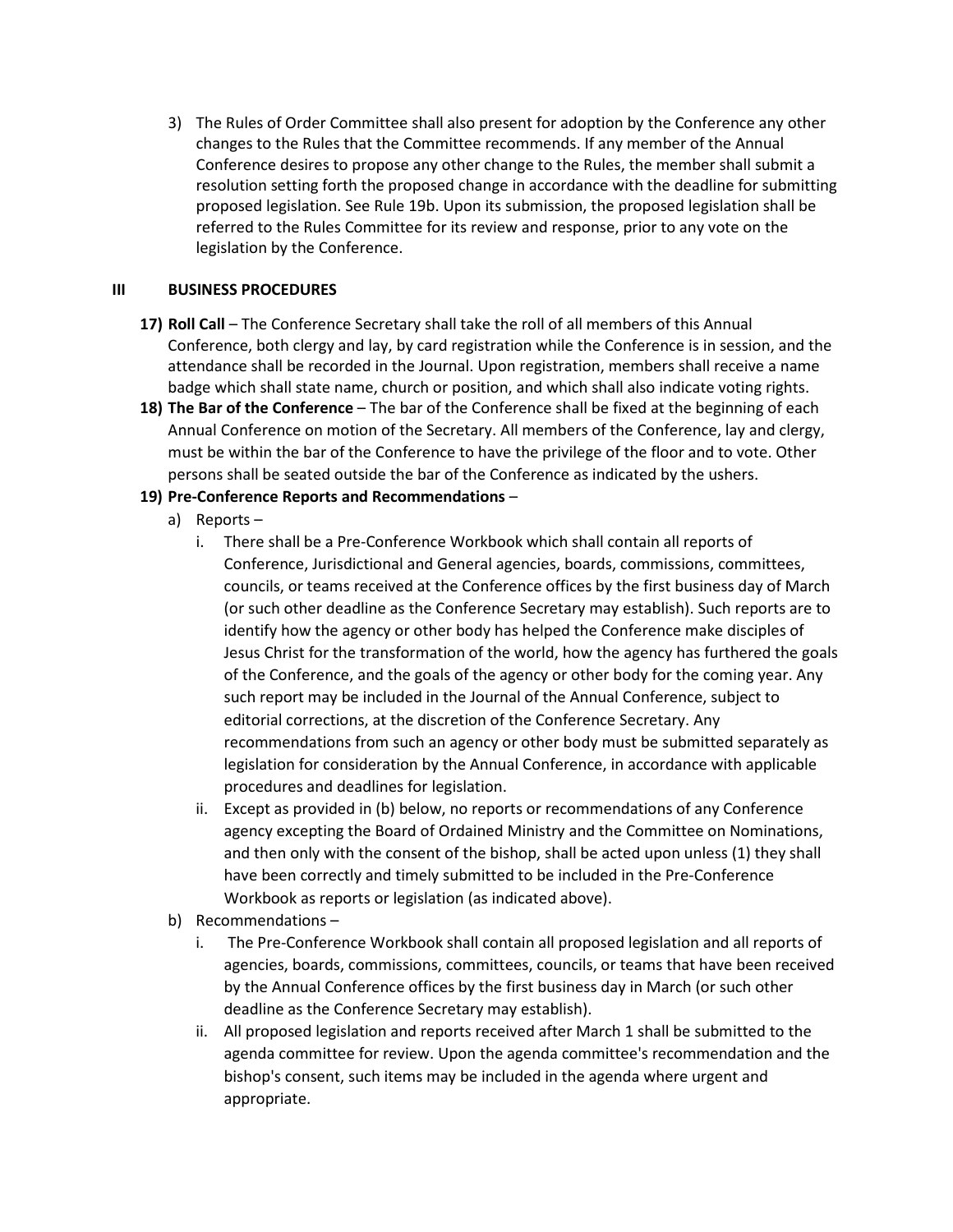- iii. All recommendations submitted to the Conference Secretary in a timely manner shall be submitted to the CF&A by the Conference Secretary or his/her designee in time for the CF&A to present its findings to the annual conference in the Pre-Conference journal. If CF&A determines that adoption of the recommendation would have a financial impact, CF&A shall report its understanding of such impact.
- **20) Program** The program as contained in the Pre-Conference Workbook shall be the official program of the session of the Annual Conference, subject to necessary modifications by the Chairperson of the Session Agenda Subcommittee.
- **21) Official Journal** The Conference Journal, signed by the Presiding Officer and the Secretary, shall be the official Journal of the conference. Among other materials included by the Conference Secretary, the Conference Journal shall contain all legislation and recommendations agreed to by the Annual Conference.
- **22) Copy for the Journal** All materials for publication in the Conference Journal shall be in the hands of the Editor of the Journal (who shall be the Conference Secretary, or a person selected by the Conference Secretary) by the close of the Conference Session. Exceptions to this rule shall be at the discretion of the Editor.
	- a) All substantive actions of the Conference shall be indicated in the Conference Journal. The Editor of the Journal shall have authority to make all appropriate, non-substantive editorial and conforming changes and corrections. Where explicitly so authorized by the Conference, the Editor of the Journal and the author of the action shall also be empowered to edit the contents of a given action together, to reflect the intent of the Conference. Rationales, preambles or supporting statements shall not be printed except in the case of complimentary resolutions.
	- b) Memoirs shall be limited to five hundred (500) words.
	- c) Addresses delivered to the Conference Session shall not be included in the Conference Journal, except for those of the Bishop, the District Superintendents and Conference Lay Leader(s). A motion to so include shall be out of order unless prior permission to make the motion shall have been received in writing by a committee composed of the Secretary of the Conference, the Editor of the Journal, the Chair of the Council on Finance and Administration, the Chair of the Conference Sessions Committee, and the Dean of the Conference Cabinet.
- **23) Distribution** The Journal shall be distributed according to the following formula:
	- a) One mailed paper copy for each surviving spouse of clergy or laity member in the year the Memorial is printed in the Journal at no cost.
	- b) One paper copy to each conference officers, agency chairpersons, and general and jurisdictional agencies as required by the Discipline.
	- c) One mailed paper copy upon request to retired clergy.
	- d) A hard copy printed journal will be produced and available to all members upon request. A minimum fee for production and mailing costs will be assessed to each hard copy journal request. The amount to be paid for the journal will be published in advance.
	- e) An online version of the journal will be available on www.gnjumc.org and available for download and review.
	- f) All Annual Conference reports will be made available on the conference website.
	- g) The Conference Journal will not be produced in CD format.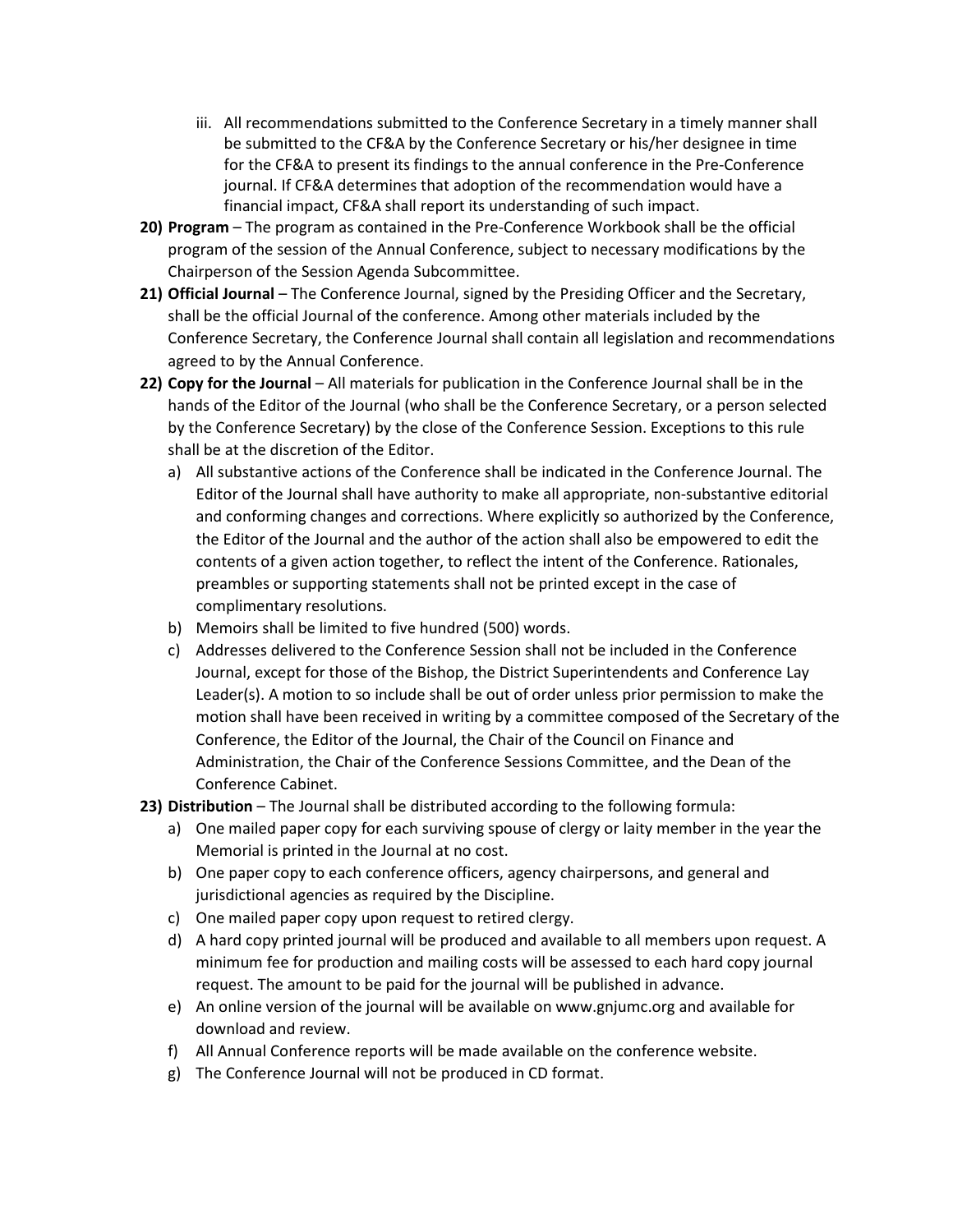- **24) Copyright** In order to protect its directories and contents from unauthorized use, the Conference Secretary shall copyright the Journal on behalf of the Annual Conference.
- **25) Mail Ballot** In an emergency situation as declared by the Council on Finance and Administration, a mail ballot may be taken of the Annual Conference. All members of the Annual Conference immediately preceding the emergency will receive ballots. The vote will be confidential with the outside envelope requiring the signature of the member.
- **26) Remote Participation Annual Conference**  In a situation which a state of emergency has been declared by the Governor of New Jersey or other applicable governmental authority, or in extraordinary circumstances as declared by the Bishop, Cabinet, Conference Trustees and CFA, the regular Annual Conference session, or a Special Annual Conference session, or parts of either, can be held by means of remote participation. Notice of such a session and all such means of remote participation shall meet all requirements of the Discipline, applicable state law, and the Rules of Order, including without limitation:
	- a) authorization and prior notice of the meeting and means of participation;
	- b) verification of membership and voting credentials;
	- c) reasonable opportunity to concurrently see, read or hear, participate and vote; and
	- d) record and maintain a record of any votes or other actions.

### **IV PARLIAMENTARY PROCEDURES**

- **27)** Order of Precedence of Motions
	- a) Not debatable
		- Privileged

Fix time at which to adjourn (when compared to other privileged)\*# Adjourn (when compared to other privileged)

Take a recess (when compared to other privileged)\*#

Raise a question of privilege

Call for the orders of the day

Subsidiary

Lay on the table (2/3)

Previous question (2/3)

- Limit or extend time of debate (2/3)
- *\* Can be amended; the others cannot be amended. (from Robert's Rules of Order)*
- *# Is privileged only when other business is before the Conference. (from RRO)*
	- b) Debatable

Postpone to a certain time Commit or refer Amend Postpone indefinitely Main motions

- **28) Main Motion** A main motion is a proposal that the Conference take certain action, or that it express itself as holding certain views. Any member may make a motion.
- **29) Motions Which Are Not Debatable** The following motions shall be acted upon without debate:
	- a) To adjourn, when unqualified, except to adjourn the conference.
	- b) To suspend the rules. (2/3 vote)
	- c) To take from the table.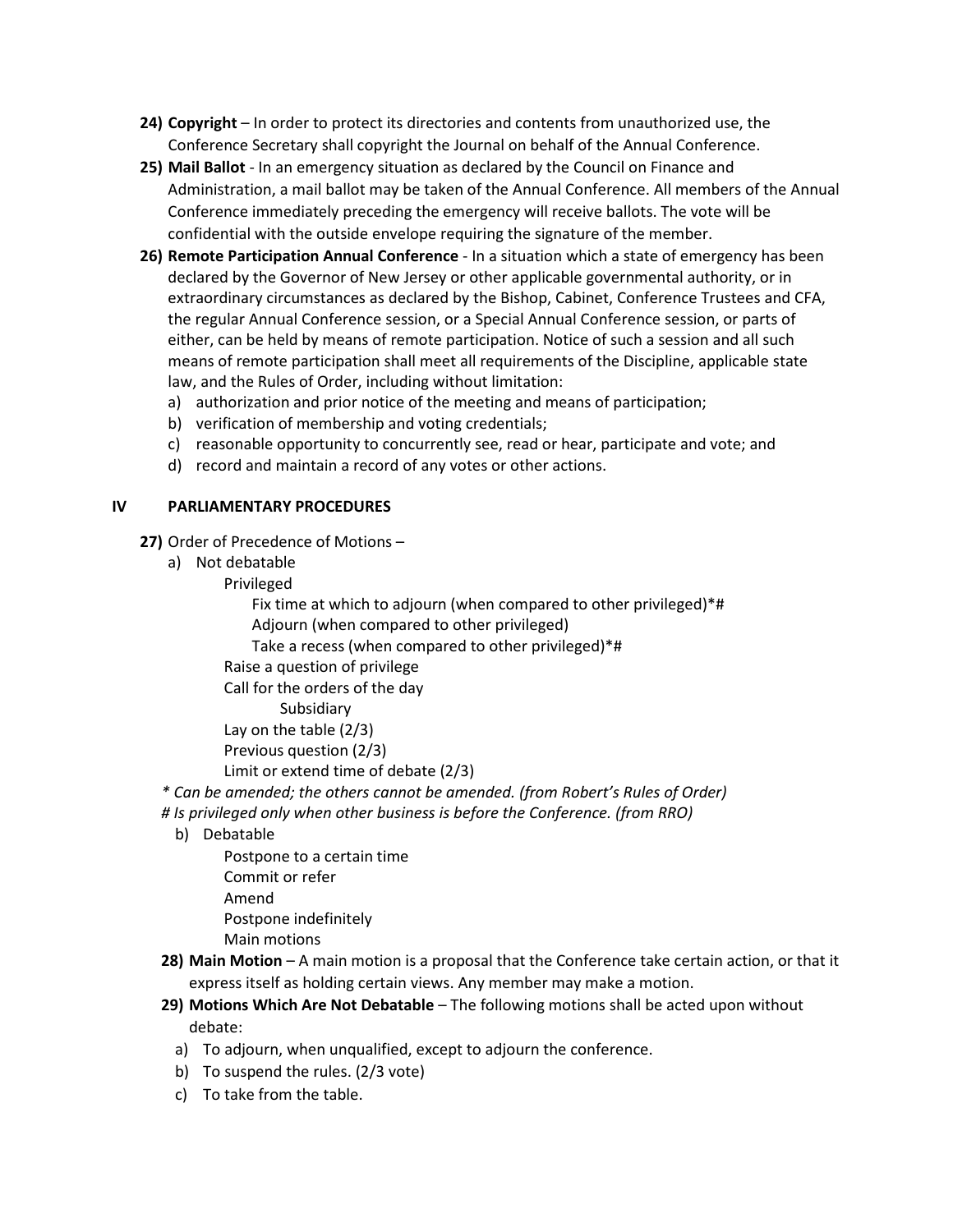- d) To call for the previous question. (2/3 vote)
- e) To reconsider a non-debatable motion
- f) To limit or extend the limits of debate. (2/3 vote)
- g) To call for the order of the day.
- **30) Precedence of Secondary Motions** If any one or more of the following motions are pending, the order of precedence in relation to one another shall be the same as the order of their listing below:
	- a) To fix the time at which the Conference shall adjourn. (This motion is subject to amendment, or it may be laid on the table.)
	- b) To adjourn.
	- c) To take a recess.
	- d) To order the previous question.
	- e) To lay on the table.
	- f) To limit or extend the limits of debate.
	- g) To postpone to a certain time.
	- h) To commit or refer.
	- i) To amend or substitute.
	- j) To postpone indefinitely.
- **31) When a Second is not required** The following do not require a second, pursuant to latest edition of Roberts Rules of Order.
	- a) To raise a question of privilege.
	- b) Question of order.
	- c) Objection to the consideration of a question.
	- d) Call for the order of the day.
	- e) Call for the division of the question.
	- f) Call for the division of the Conference (for voting).
	- g) Call for the motion to reconsider.
	- h) Filling blanks.
	- i) Nominations.
	- j) Leave to withdraw a motion.
	- k) Inquiries of any kind.
	- l) Presentation of a report or recommendation by a Conference agency.
- **32) Division of Question** Before a vote is taken, any member has the right to call for the division of the question as the member indicates, if it is subject to division. If no member objects, the division shall be made; but if there is objection, the Chair, not waiting for a second, shall put the division to a vote.
- **33) Tabling Related Motions** No motion that adheres to another motion or has another motion adhering to it can be laid on the table by itself. If they are laid on the table, such motions carry with them the motions to which they respectively adhere or which adhere to them.
- **34) Motions After Speaking on a Pending Question** 
	- a) A member may make a motion after a speech, although strict parliamentary practice requires motion to be made and seconded before a speech is made so the Conference may determine if it wishes to hear the matter.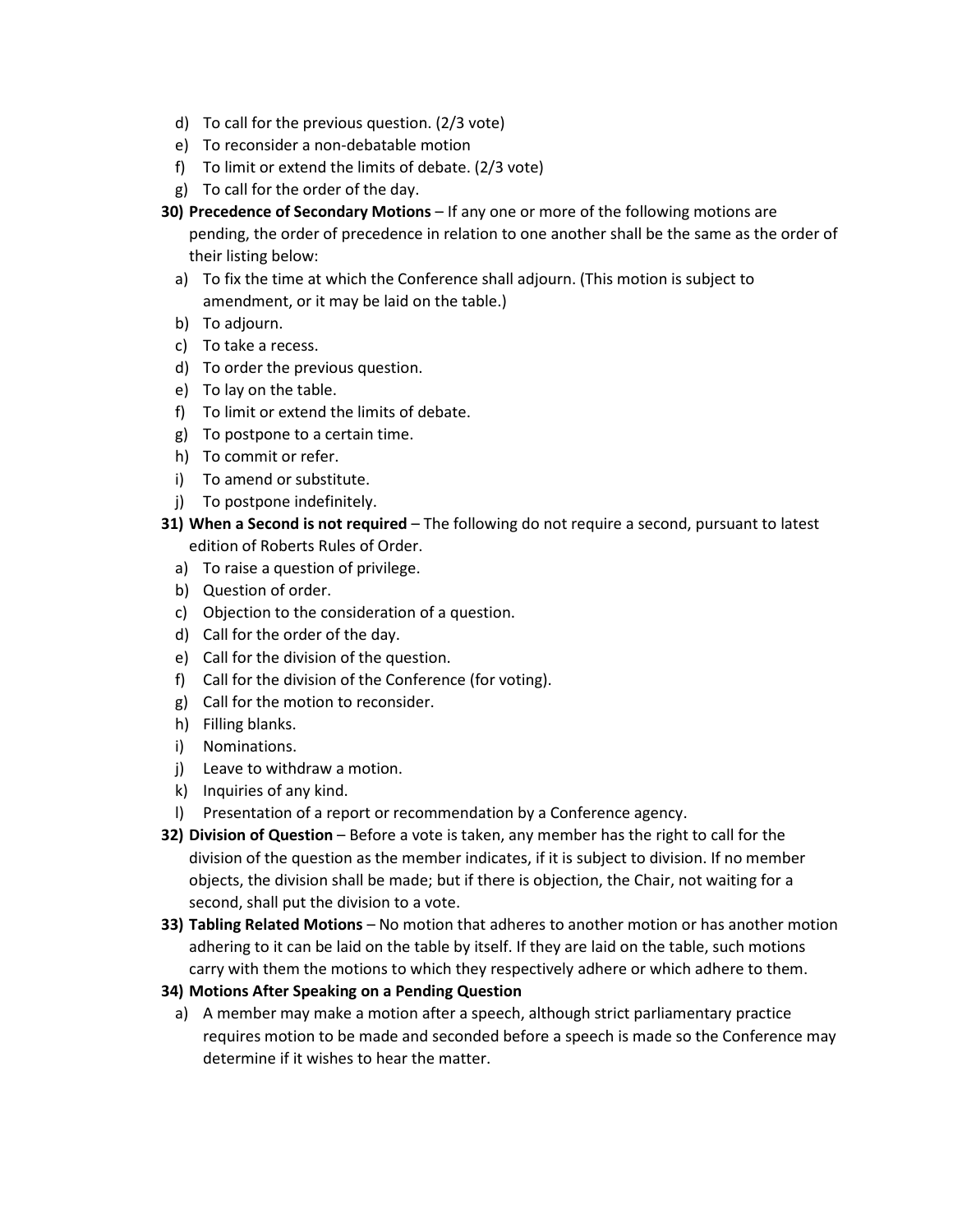- b) No member who has spoken on a pending question shall at the close of the speech have the right to call for the previous question, to move for indefinite postponement, or to lay the motion on the table.
- **35) Previous Question** To move the previous question is to move that the vote now be taken on the motion or motions pending.
	- a) When moving a previous question, a member shall indicate to what such action applies if any secondary motion or motions are pending. If the member does not so indicate, the chair may regard it as applying only to the immediate pending question. This vote shall be taken without debate and if, in the judgment of the chair, two thirds (2/3) of those present vote for its adoption, the vote shall be taken on the motion or motion to which it applies.
	- b) It shall not be in order to move the previous question in cases involving character or Conference relations, or where the Rules otherwise expressly limit when it is in order to move the previous question.
- **36) Reconsideration of a Question** A motion to reconsider an action of the Conference shall be in order at any time during the prevailing session if offered by a member who voted with the majority. If the motion it is proposed to reconsider is not debatable, the motion to reconsider may not be debated.
- **37) Suspension of Rules** The application of any of the provisions of these Rules of Order may be suspended at any time by a two-thirds (2/3) vote of the Conference.
- **38) Motions and Resolutions are to be Written**
	- a) All motions, resolutions and reports shall be submitted in writing to the Secretary, properly signed by the movers thereof.
- b) Motions made on the floor shall be written on forms provided by the Secretary.
- **39) When a Motion is in Possession of the Conference** When a motion is made and seconded, or a resolution introduced and seconded, or a report presented and/or read before the Conference or stated by the Chair it shall be deemed in possession of the Conference. But any motion may be withdrawn or altered by the mover with the consent of the Conference at any time before voting has commenced.

### **40) Amendments and Substitutions –**

- a) Only one amendment to an amendment shall be in order.
- b) It is in order to move a substitute for the main motion. In such case, the Chair shall proceed to perfect the original motion. When the main motion has been perfected, the Chair shall state the question on the substitute. If the substitute is adopted, it shall replace the original main motion and become the main motion. The Chair will then state the question on the (new) main motion. The new main motion can be amended only by addition. If the substitute does not carry, the Chair shall state the question on the original main motion as it has been perfected.
- **41) Order of Amendments** When a main motion, report or resolution is under consideration, only one amendment and one amendment to that amendment are permissible. While there can be only one amendment of each degree pending at the same time, any number of amendments can be offered in succession. A substitute and one amendment to the substitute may be offered while amendments of the first and second degree are pending. The permissive order then is: 1) main motion, 2) amendment, 3) amendment to the amendment, 4) substitute, and 5) amendment to the substitute. The voting in this order is 3, 2, 5, 4, 1. If the substitute becomes the main motion, it shall be treated as such.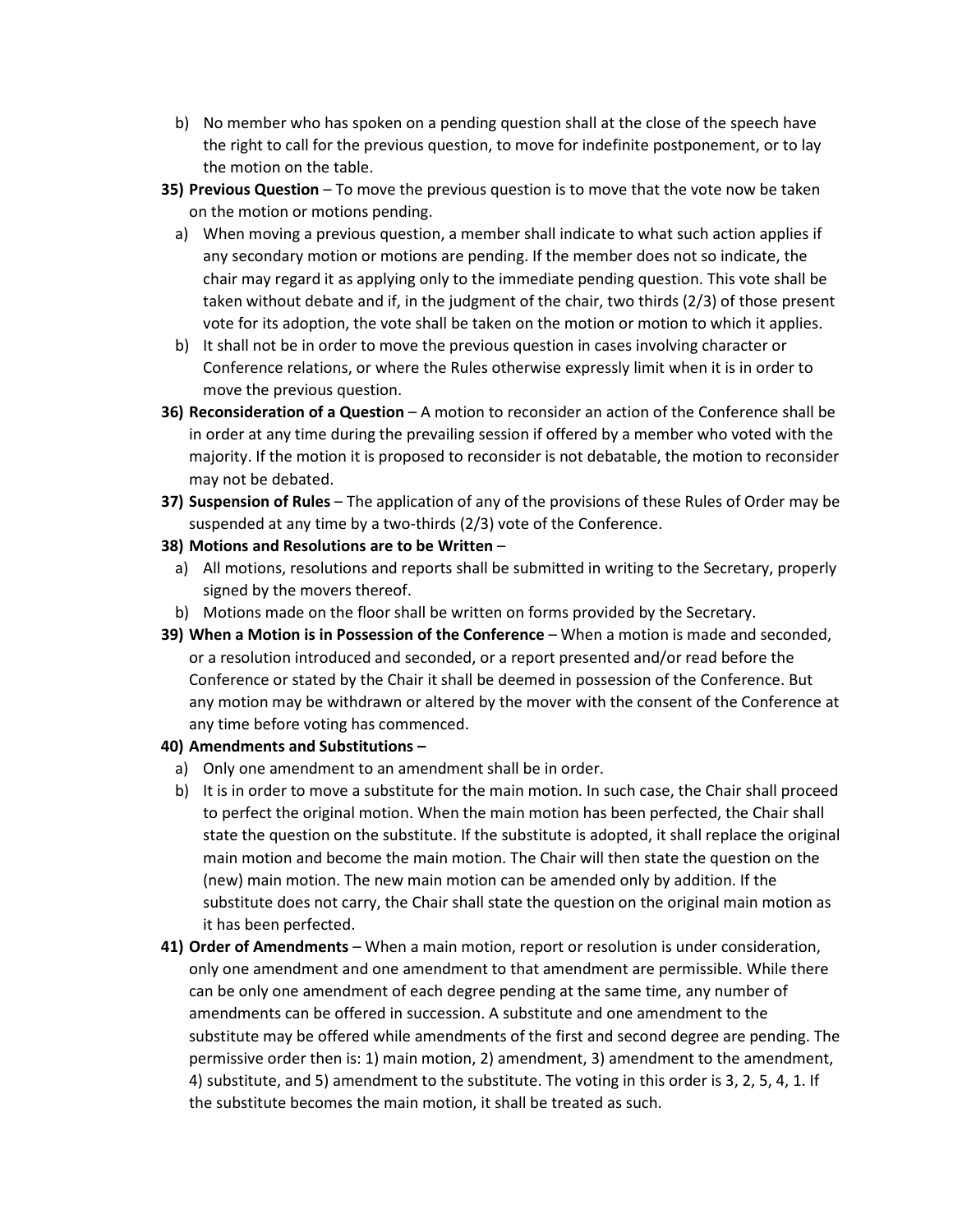- **42) Appeal**  An appeal from the decision of the Chair shall be taken without debate, provided that after the Chair shall have stated the reason for the decision, the appellant may give the grounds for the appeal. (¶ 51)
- **43) The Question of Consideration** The question of consideration may be raised by any member upon the presentation of any matter that shall be deemed irrelevant, unprofitable, or contentious, and shall be decided without debate by majority vote. This applies only to the main motion.
- **44) Method of Voting** Voting shall be by voice vote and/or show of hands, or by standing count (provided that in such a count those who cannot stand may vote by raising hands), or by ballot, at the discretion of the Presiding Officer, unless otherwise ordered by the Conference. It shall be in order for any member to call for a vote by count on any question before the Conference, and, if the call be sustained by one-third (1/3) of the members present and voting, a vote shall be taken as called for.
- **45) Robert's Rules of Order, Supplemental Authority** In any parliamentary situation not covered in these Rules of Order, the Conference shall be governed in its action by the appropriate provisions of the latest revision of Robert's Rules of Order.

### **V SPEAKING ON THE FLOOR**

**46) Securing the Floor** – Before speaking in debate or delivering any matter to the Conference, a member shall approach and wait at a microphone provided for addressing the Conference from the floor or shall raise a card provided for the purpose of gaining recognition. When the member has been recognized by the bishop, the member shall proceed to speak at a designated microphone. Before addressing the purpose of speaking, members shall state their names and local church or affiliation.

### **47) Limitations on Debate** –

- a) The chairperson of the agency that originated the report or recommendation(s) shall present them as the main motion before the plenary session and shall have five (5) minutes for comment, except as provided under h) below.
- b) If there is a (are) minority report(s) or recommendation(s) from members of the agency, a representative shall be allowed five (5) minutes for a presentation.
- c) All debate on the floor of the Conference shall follow the principle of alternate debate, that is, a speaker for, then a speaker against. When no speaker on the side opposed to the last speaker is ready, the President may recognize one who desires to speak on the same side as the prior speaker.
- d) No person shall speak more than once on the same question without permission of the Conference, except as provided under g) below.
- e) No person shall speak more than three (3) minutes at one time without permission of the Conference, except as provided under a) or h).
- f) The initiator of the main motion shall in all cases be entitled to three (3) minutes to either
	- i. oppose the motion to lay the report or recommendation(s) on the table.
	- ii. close the debate before the report or recommendation is voted upon.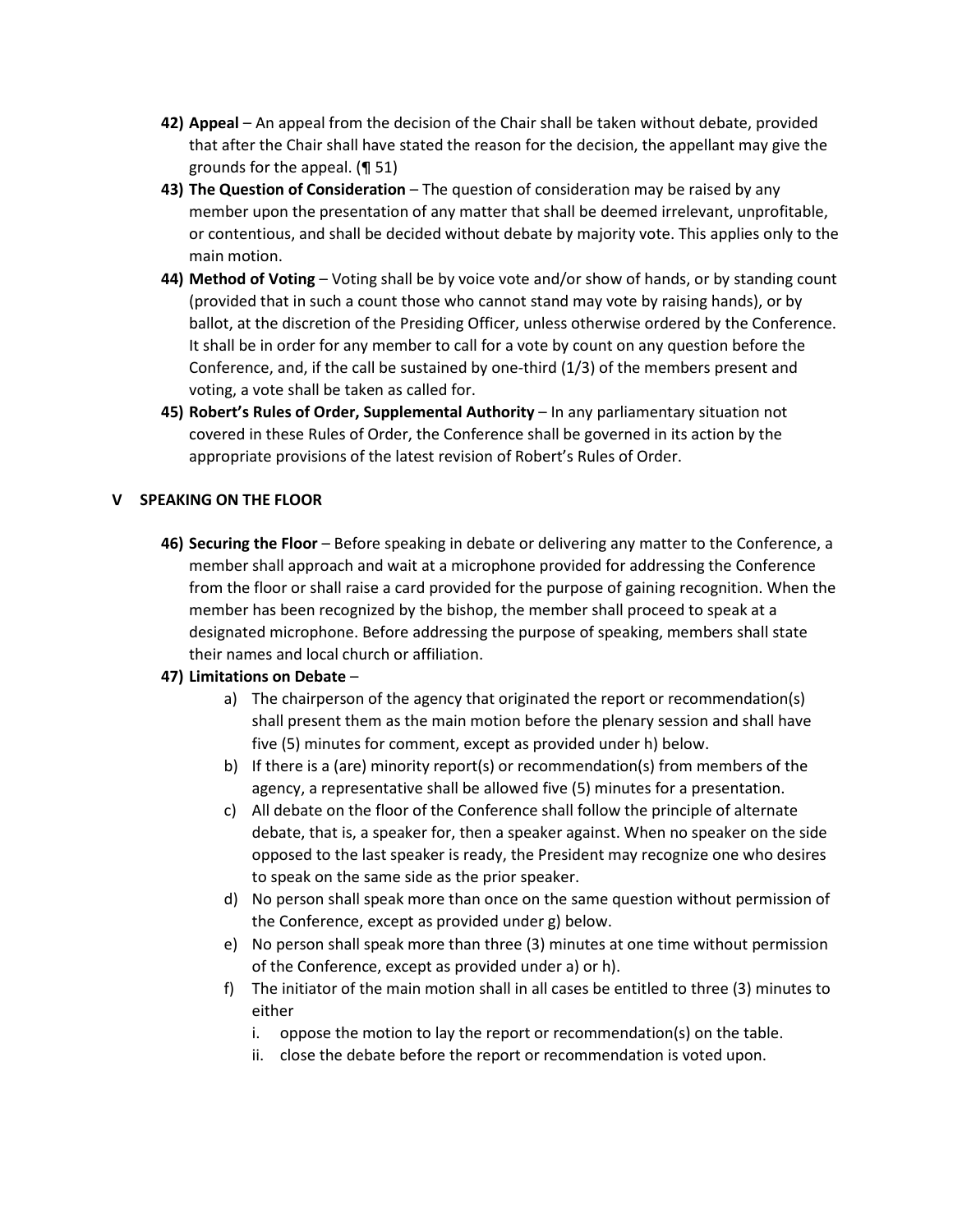- g) An agency presenting Special Reports at the direction of the Conference shall have sufficient time as determined by the Sessions Committee to present such reports and recommendations.
- h) Except for non-debatable motions, no report or motion shall be put to the question without the opportunity having been given for at least two (2) speeches for and two (2) speeches against the pending question. After two (2) speeches pro and two (2) speeches con and provided no secondary (subsidiary, privileged--other than "previous question"-- or incidental) motions come to the floor and no other member seeks the floor to speak on the pending question, the question shall automatically be put to the question.
- i) The motion for the previous question shall not be in order on the pending question until opportunity has been given for at least two (2) members to speak on each side of the pending question. If, after reasonable opportunity has been offered by the chair, no member has requested to speak against a resolution, motion or amendment, any member may move the previous question, to close debate. Likewise, if one member has spoken against a resolution, motion or amendment, but, after reasonable opportunity has been offered by the chair, no second member has requested to speak against the measure, any member may move the previous question, to close debate.
- **48) Representation of Committees** When the chairperson of a Conference agency is not in harmony with a report or recommendation adopted by the agency, it shall be the chairperson's duty to state the fact to the agency. The agency may then elect one of its members to represent it in the presentation of the report or recommendation in Conference. If the committee fails to elect such a representative, the chairperson may designate a member to represent the committee.
- **49) To Limit or Extend Debate** To move to limit or extend the limits of debate is in order at any time, except when a member has the floor, except as otherwise specifically provided elsewhere in the Rules.
- **50) Interrupting the Speaker** No one shall interrupt a member who has the floor except for a breach of order, a misrepresentation, a departure from the question, to direct the attention of the Conference that the time has arrived for a special order of the day, or to raise a very urgent question of high privilege.
- **51) Questions of Privilege** All requests from the floor to be recognized for matters of privilege must be made in writing to the Conference Secretary. They shall state the reason for the request to address the conference and the purpose of the request. The requests will be reviewed by a committee composed of the Conference Lay Leader, Conference Secretary, and the Chair of Conference Sessions. The committee shall recommend to the Presiding Bishop whether or not to recognize the requestor for the purpose of presenting the matter of privilege. The Presiding Bishop shall have sole authority in receiving and acting upon the recommendation of the committee.
- **52) Announcements, Courtesy Presentations and Distribution of Papers –**
	- a) Announcements of matters of information to the Conference shall be submitted on the Announcement Authorization Form to the Conference Secretary before the conclusion of the plenary session prior to the plenary session when the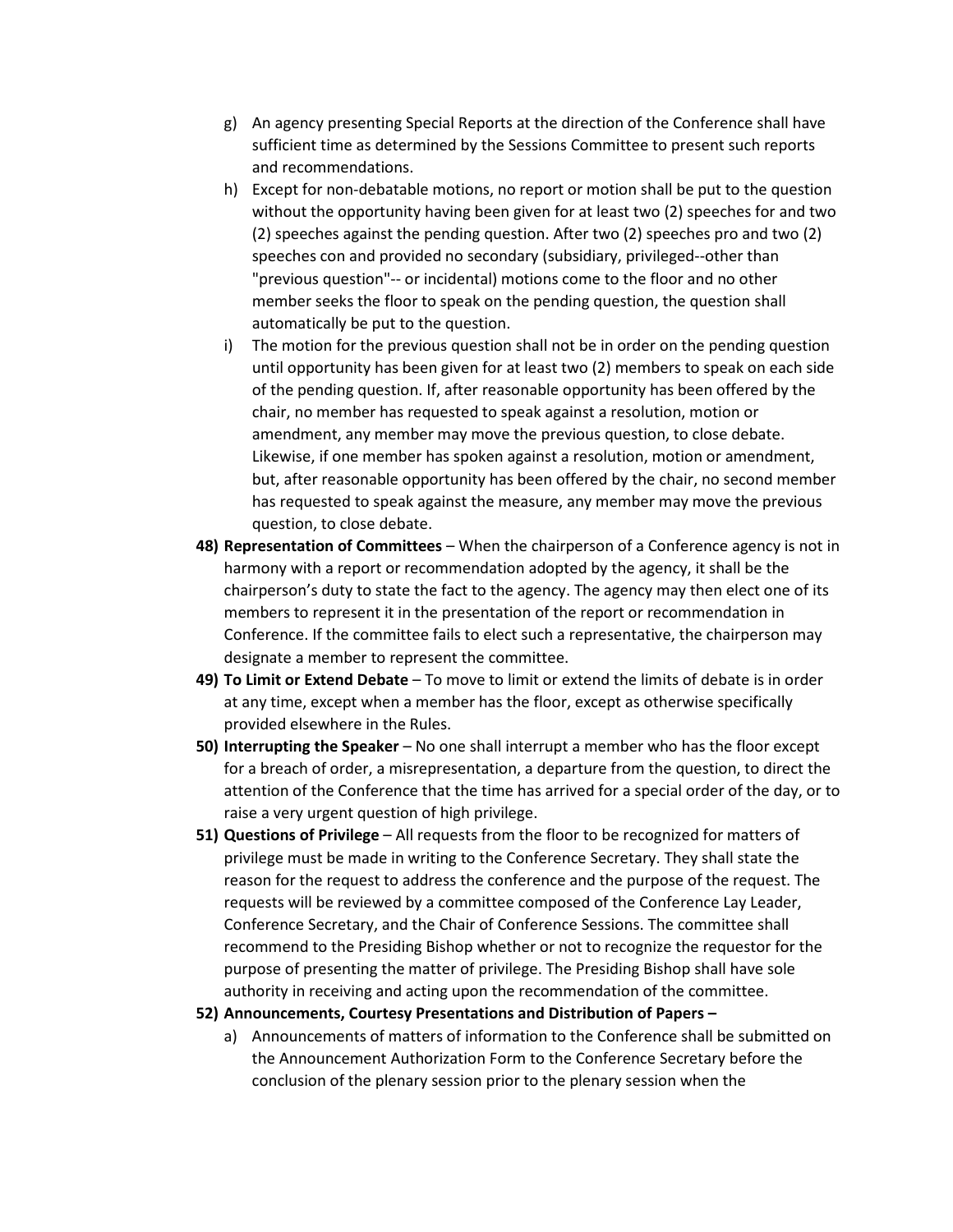announcement will be made unless it is an emergency matter which may be submitted as soon as possible after the matter is known.

- b) Requests to make Courtesy Presentation speeches during a plenary session by a person not a member of Annual Conference or by a member are subject to the discretion of the bishop. As a general rule, no presentations or speeches will be made to the Conference outside the agenda.
- c) Papers or other materials may not be distributed to the members during the Conference sessions, except with express prior permission by the bishop.
- **53) Privilege of the Floor for Lay Members of Conference Agencies** Laypersons not members of the Conference but currently serving on Conference agencies shall have the privilege of the floor without vote.
- **54) Lay Officers of a Conference Agency** Any Lay Officer of any Conference agency, who is not a lay member of the Conference, shall have the privilege to move and defend the report of the group such Lay Officer represents, without vote.

#### **VI NOMINATIONS**

- **55) The Committee on Nominations and its Ministry** The Committee on Nominations will consist of the District Lay Leaders, the Conference Lay Leader, the Director of Connectional Ministries, and the District Superintendents. The Committee shall nominate the appropriate number of people each year to the Annual Conference Session for election.
	- a) The Committee on Nominations will develop and use a system to identify nominees based on their gifts, experience, and skills that will help the Conference achieve its vision, mission, and goals as adopted by the Annual Conference, particularly leadership evidenced in making and maturing disciples, growing vital congregations and transforming lives and communities. Additionally, the Committee shall ensure the nominations reflect the diversity of the Conference.
	- b) Agency members shall be elected and placed into four staggered classes and each class will serve for a term of two years. An agency member may serve for four terms for a maximum of eight years. Nominations and elections will follow the rotation schedule unless otherwise mandated by the Book of Discipline.
	- c) In order to aid the Committee on Nominations in its work, it is requested that any member of the Conference who has a personal preference to serve on any particular agency communicate such personal preference to the chairperson of the Committee on Nominations on the appropriate form prior to January 1.
	- d) Nothing herein shall exclude additional nominations from the floor of the Conference. All nominations from the floor must be submitted on forms supplied in the pre-conference mailing or secured from the Chairperson of Nominations prior to placing the name in nomination. The signatures of the nominator and nominee must be on the form, or it will be declared invalid.

#### **56) Chairpersons and Officers** –

a) For the sake of empowering diverse leadership, the Committee on Nominations shall nominate, and the Annual Conference elect, all chairpersons and officers for agencies, boards, commissions, committees, councils, and teams except where the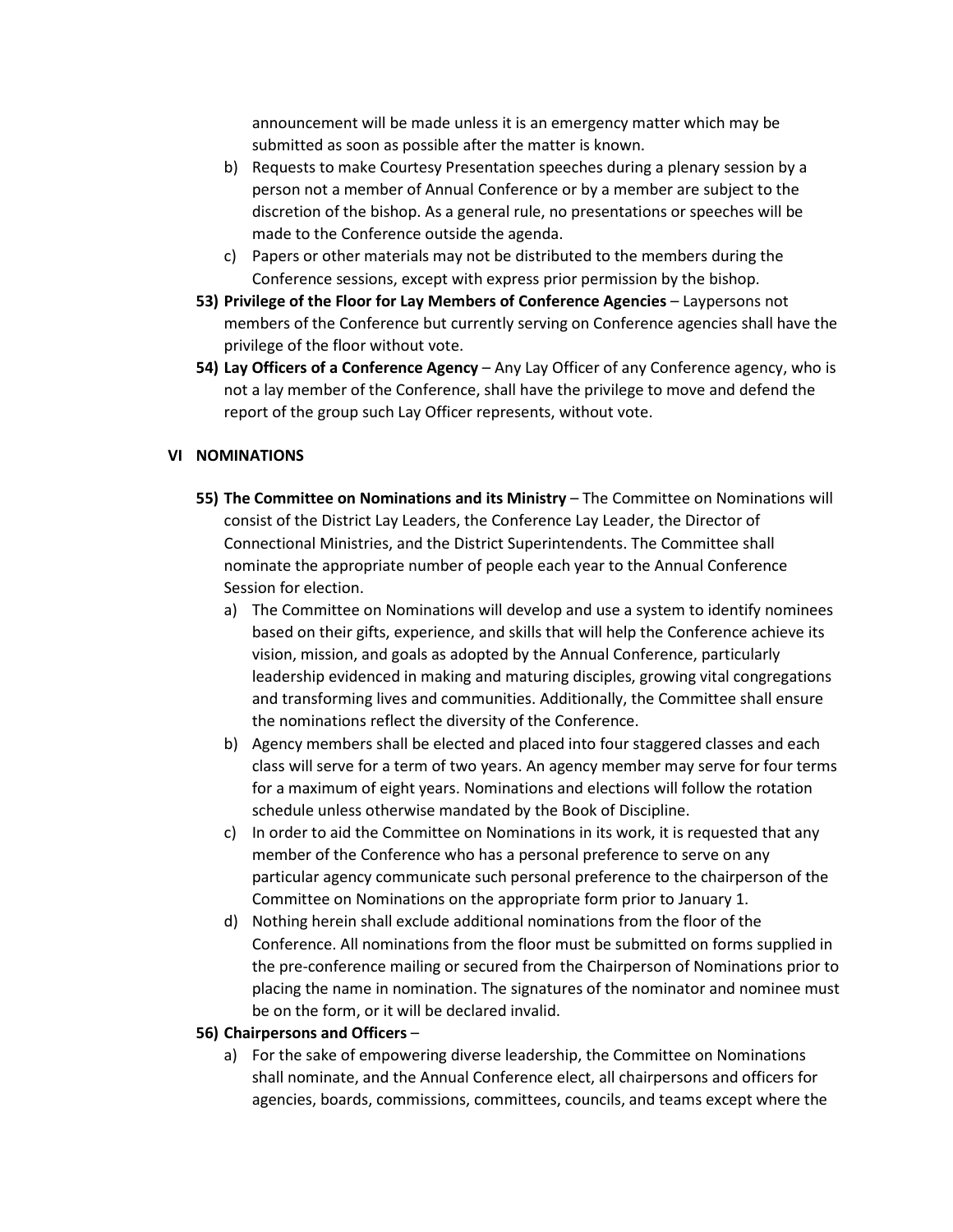Book of Discipline instructs differently. All terms shall be for the quadrennial, or such other period as specified by the action of the Conference.

- b) The Committee on Nominations shall nominate all chairpersons and officers for agencies, boards, commissions, committees, council and teams [hereinafter Agency/Agencies] that the Book of Discipline requires to select its own chair and officers. These nominations shall not come before Annual Conference but shall be presented directly to the respective Agencies for vote at their first meeting after Annual Conference. In the absence of a duly elected Chair, whose term has not yet expired, the District Superintendent assigned to the agency either permanently, or for the election process, shall chair the meeting until the new chair is elected.<sup>[1](#page-13-0)</sup>
- c) In all nominations, special attention shall be given to seeking diversity of inclusion by gender, age, racial and ethnic background, and to inclusion of people with disabilities and from all size churches. (See Discipline paragraph 610.5)

# **57) To Fill Vacancies** –

- a) The Committee on Nominations is to recommend to the Connectional Table Executive Committee any persons to fulfill an unexpired term of any agency vacancy between Annual Conference Sessions except where the Discipline instructs differently.
- b) Preference will be given to members of the Annual Conference to serve on conference agencies when they have the skills, experience and qualities being sought for an agency.
- c) The Connectional Table Executive Committee shall approve the appointments or request additional nominations, in which case the Committee on Nominations is to submit new nominations. These individuals serve until they or someone else is elected at the next Annual Conference Session.
- d) When a person duly nominated and elected to any Conference agency does not attend three (3) consecutive meetings of the agency, it shall be the responsibility of the chairperson to attempt to contact that person by mail or telephone with a view to activation or resignation. The chairpersons shall report in writing annually to the Chairperson of the Committee on Nominations regarding contact with all nonparticipants and the results of such contacts. This information shall be provided by January 31 of each year.

# **58) Elections** –

- a) The report of the Committee on Nominations shall be distributed in the Pre-Conference mailing and/or the packet received at the seat of the Annual Conference. The report shall be presented without reading. Upon adoption of a motion to close nominations, the Chairperson of the Committee on Nominations shall move the election of all nominees whose elections are uncontested.
- b) When the number of persons nominated exceeds the vacancies on an agency or when more than one person is nominated for a specific office, there shall be a secret ballot listing only those persons where a contest exists. The ballot will be taken at a time subsequent to the election in a) above. The ballot shall be distributed, collected and tallied by tellers selected by the Conference Secretary,

<span id="page-13-0"></span><sup>1</sup> See Judicial Council decision 1328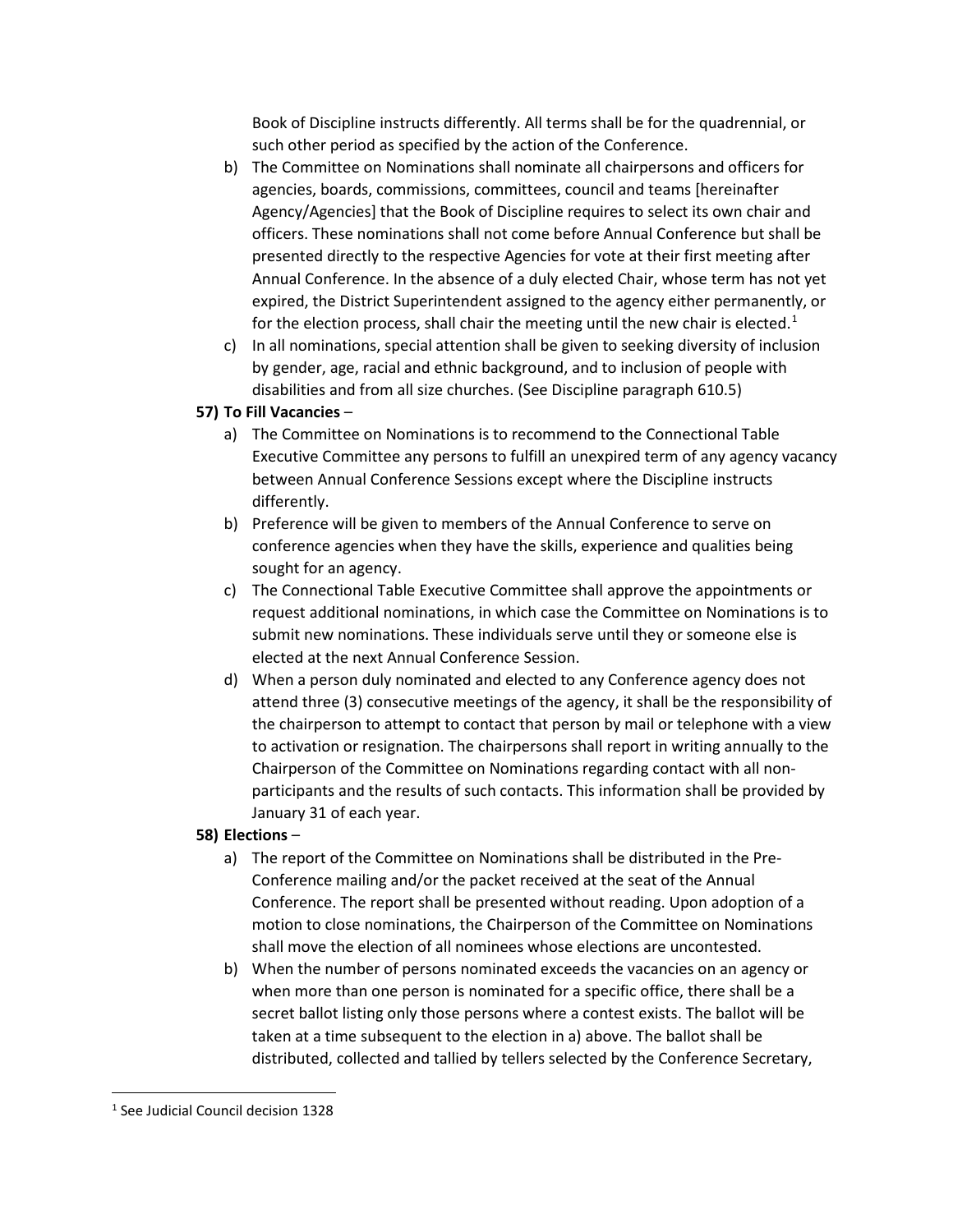who shall report the results listing only those elected. Election shall be by a majority of those voting. Lacking a majority, there shall be another ballot listing only those receiving 25% or more of the votes.

- **59) Quadrennial Agencies**
	- a) An elected member of a conference or district committee, board or agency shall be eligible for not more than two consecutive four year terms unless specified otherwise in the Book of Discipline. Service of two years or more in filling an unexpired or vacated position shall be counted as a full four-year term. For this purpose, annual conference to annual conference shall be considered one year, regardless of the actual dates of the conferences.
	- b) Persons elected by the Annual Conference to serve in an affiliated organization\* may serve in accord with the by-laws of the organization in which they are elected to serve, except that no term of office may exceed five years. All persons elected or reelected to serve in an affiliated organization shall be elected in accord with the Annual Conference rules on nomination and election.

\*An affiliated organization is one that wishes to maintain a connectional relationship with the United Methodist Church through the Greater New Jersey Annual Conference.

- c) Members of the Annual Conference who are voting members of a general agency shall serve as ex-officio (with vote) members of the corresponding annual conference agency or its equivalent structure (¶¶610.6, 710.4 and 710.6).
- **60) Quorum**  The members present and voting at any duly announced meeting of a Conference agency, board, commission, committee, council or team shall constitute a quorum.
- **61) Limitations of Service** No person shall be elected to more than two conference agencies, boards, commissions, committees, councils or teams, except for persons who are ex-officio members by virtue of an office or as a member of a general agency.
- **62) District Superintendent Voting** A District Superintendent regularly assigned to any Conference agency by the Cabinet shall have a vote in that agency, and shall be the only District Superintendent who shall have the right to vote in such agency, except where the Discipline provides otherwise.

#### **VII PETITIONS AND ELECTIONS TO GENERAL AND JURISDICTIONAL CONFERENCE**

- **63) Petitions to General Conference** All petitions to General Conference shall be presented as prescribed in ¶ 507 of the Discipline. Petitions for endorsement by the Annual Conference to General Conference will only be considered in the year in which General Conference delegates will be elected.
- **64) Nominations** In a year in which elections to the General and Jurisdictional Conferences are to be held, the Conference Secretary shall open nominations for lay and clergy delegates on December 15 and nominations will be closed on February 15. An individual who desires to be a delegate shall download and complete a candidacy nominations form from the web page. On the bottom of nominations for Lay Delegates shall be the names of two Lay Members of the Annual Conference who endorse the nomination of the candidate. On the bottom of nominations for Clergy Delegates shall be the names of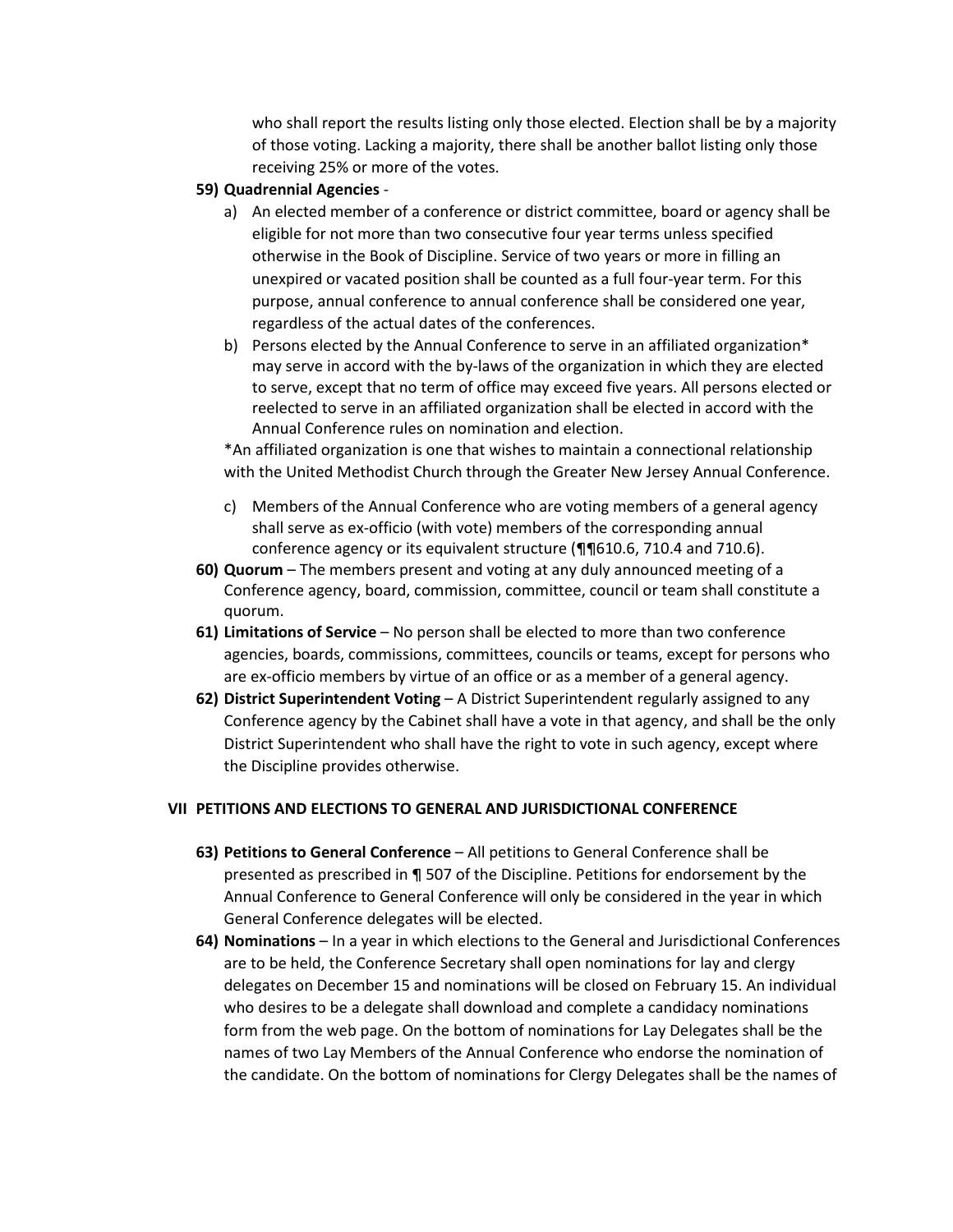two Clergy Members who are eligible to vote for such delegates, and who endorse the nomination of the candidate.

- a) Nominees may address their respective sessions for no more than one minute each, provided that no more than forty-five minutes shall be allotted for speeches. If more than 45 lay persons or clergy persons are nominated, the allowed times for individual speeches will be adjusted accordingly. No speeches regarding nominees will be in order after the original time allotted for such speeches.
- **65) Balloting**  The Conference Secretary shall announce the number of clergy delegates to be elected. A like number of lay delegates will be elected.
	- a) The time of initial balloting shall be set by the agenda committee.
	- b) Balloting shall be by electronic or mechanical means.
	- c) The Secretary shall announce a Chief Clergy Teller and a Chief Lay Teller, and two lists each of clergy and lay assistants.
- **66) Voting** All members, lay and clergy, must be within the bar of the Conference to be eligible to vote.
	- a) Before each ballot, the President shall announce the number of delegates each ballot shall elect. To be effective, a ballot must list the exact number of names of lay or clergy delegates to be elected.
	- b) The intent of the voter shall be allowed regardless of mistakes in spelling.
	- c) Where there is more than one member with the same family name, the Christian name or identifying initials shall precede the family name.
	- d) A majority of valid votes cast shall be necessary for election, except on the ballot to elect reserve delegates pursuant to Rule 68.
	- e) Only those nominated are eligible for election. If a ballot lists someone who has not been nominated, the ballot will be disqualified.

# **67) Counting and Reporting** –

- a) After a ballot has been counted, the chief teller, either clergy or lay, shall furnish a written report to the bishop, which shall contain (a) the number of ballots cast; (b) the number of ballots not valid; (c) the number of valid ballots counted; (d) the number of ballots necessary to elect; and (e) the list of names of persons voted for, including the number of votes received by each. The results will be disclosed or displayed before the next ballot is taken.
- b) Minimum Votes. On the first ballot for both General Conference and the jurisdictional conference, the presiding officer shall read or distribute all names receiving 5 or more votes, together with the number of votes cast for each. Thereafter, the minimum number of votes received to be included in the next ballot shall be increased by five for each delegate elected (that is, on the first ballot a minimum of 5 votes to be included in the next ballot; after the election of the first delegate, a minimum of 10 votes to be included in the next ballot; after the election of the second delegate, a minimum of 15 votes, etc.). After the ballot in which the last delegate is elected to the General Conference, all the names that were originally nominated are available for election to Jurisdictional conference. Those elected to General Conference will not be listed.
- c) If necessary, another ballot shall be taken in like manner, and so on, until the proper number of delegates has been chosen.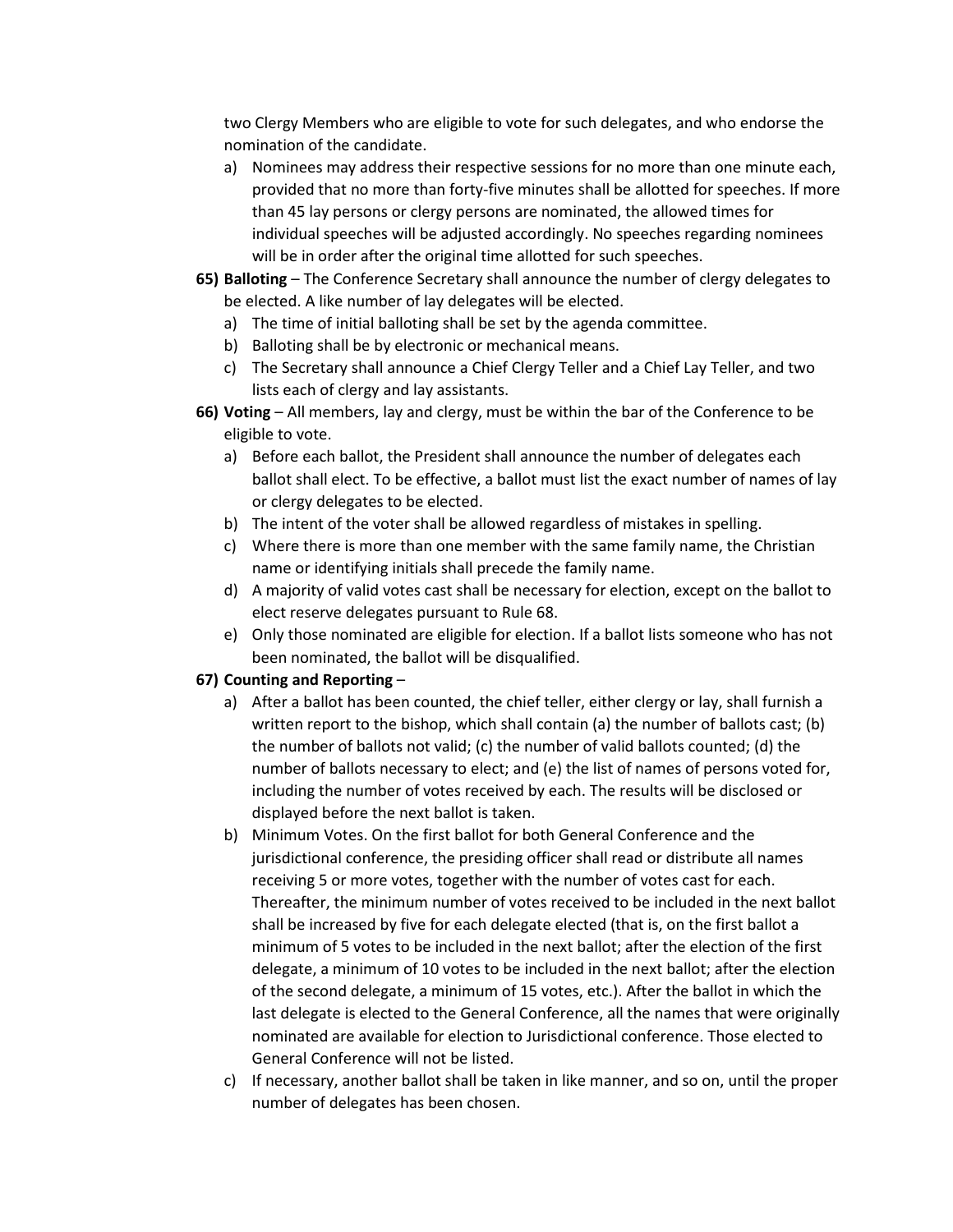### **68) Qualifications** –

- a) Clergy Delegates The Discipline, ¶ 35 (Article IV), permits any active or retired member of the Annual Conference in full connection to be eligible for election to the General or Jurisdictional Conferences.
- b) Lay Delegates The Discipline, ¶ 36 (Article V), asserts that lay delegates shall be elected "without regard to age, provided that such delegates shall have been professing members of the United Methodist Church for at least two years next preceding their election, and shall have been active participants in the United Methodist church for at least four years next preceding their election, and are members thereof within the Annual Conference electing them at the time of holding the General and Jurisdictional Conferences."
- **69) Reserve Delegates** After the authorized numbers of delegates have been elected, 3 clergy and 3 lay reserve delegates shall be elected on a single ballot, with the 3 persons receiving the greatest number of votes in each category being elected in the order of the number of votes received.

### **VIII CONCERNING FINANCIAL OPERATIONS**

- **70) Budget** The Annual Conference shall adopt at each Annual Session a budget for each of the following: Clergy Support, Administrative Costs of the Annual Conference, World Service, Conference Benevolences, and other Apportioned Funds. These budgets become effective for the fiscal year beginning on January 1st following the session. Apportionments of these budgets shall be sent to the several churches as soon after the session as is feasible.
- **71) Apportionments** The Conference Shared Ministry Budget shall be apportioned annually among the churches of the Conference according to a formula recommended by the Conference Council on Finance and Administration and adopted by the Annual Conference. Following adoption, the formula will remain in effect until such time as changes are recommended by the CF&A and adopted by the Annual Conference. The formula shall be outlined on a Shared Ministry data sheet, which shall be distributed to the churches as soon as practical after the end of each year's annual conference, but in no event later than the end of the fiscal year.
- **72) Prior Action by Council on Finance and Administration** Every motion, recommendation, resolution, or other legislative act having to do with budgeting, apportionments, allotments or expenditure of funds shall first be submitted to the Council on Finance and Administration. After adequate time is allowed for investigation and study, the council shall report its recommendation to the Conference. This report shall be received before such legislation may be acted upon by the Annual Conference.
	- a) No agency or member of the Conference shall commit the Conference financially for the support of programs within or beyond the Greater New Jersey Annual Conference without first obtaining the approval of the Annual Conference after study and recommendation of the Council on Finance and Administration, and not until funds are available or have been allocated to meet such commitments.
	- b) Any person or agency requesting an emergency offering should contact one of the Team Coordinators, who will present the matter to the Cabinet and the Council on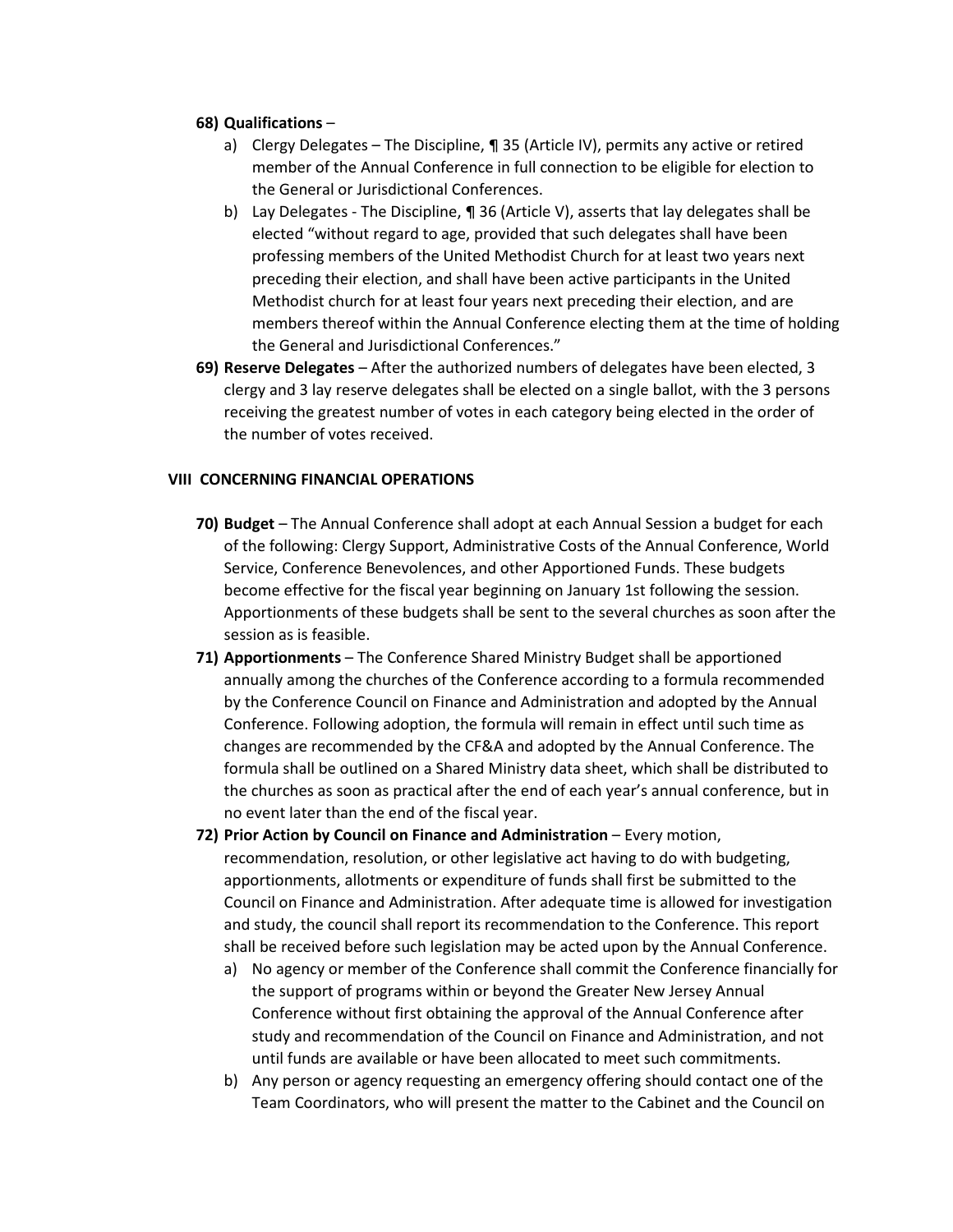Finance and Administration. Any funds received as a result of such an offering will be held by the treasurer and administered by a task force established by the Cabinet for that particular appeal.

### **73) Time Limit on Submitting Budget Requests** –

- a) Requests for inclusion of an item in the Clergy Support Budget and/or the Administrative Costs of the Annual Conference Budget to be acted on by an Annual Conference shall be submitted to the Treasurer's office by the third Monday of January preceding the date of the Annual Conference, except in cases of unavoidable emergency.
- b) Requests for inclusion of an item in the World Service Budget and/or the Conference Benevolences Budget to be acted on by an Annual Conference shall be submitted to the Connectional Table by January 15 preceding the date of the Annual Conference, except in cases of unavoidable emergency.
- **74) Amending Allotments** An agency shall not attempt to amend its allotment in a proposed budget submitted to an Annual Conference unless it has previously presented an appeal to the Council on Finance and Administration at a meeting held preceding the date of the Conference.
- **75) Increased Asking by Amendment** In amending a proposed budget on the floor of the Annual Conference, no item shall be increased above the amount originally requested by the responsible agency in its asking to the Council on Finance and Administration, except when the consent of both the agency and the Council on Finance and Administration has been obtained.
- **76) Proper Use of Budgeted Funds** No agency of the Conference shall spend budgeted funds for any purpose other than the general purpose for which the funds were originally requested unless the consent of the Council on Finance and Administration and the Ministries Team has been obtained for such a reallocation. An expenditure item shall be budgeted for the year when it is expected to be spent, and it shall be spent only in the year for which it is budgeted. When uncontrollable circumstances warrant, an emergency request may be directed through the Ministries Team to the Council on Finance and Administration for a budget adjustment.
- **77) Financial Appeals to the Churches** Any agency planning to send a communication or appeal to the churches requesting contributions to any agency or fund shall first submit its proposed communication or appeal to the Council on Finance and Administration. The Council shall ascertain if the procedure is in accord with existing legislation and shall make certain that remitting instructions are correct. Any contribution received by the Conference Treasurer in response to a communication which has not been cleared as herein provided shall be credited automatically to World Service and Conference Benevolences through the remitting church.
- **78) Customary Draft** When presented and endorsed, the customary draft from the United Methodist Publishing House shall be turned over to the Conference Treasurer for pensions for clergy of the central conferences.
- **79) Bonding** All persons who hold or disburse conference funds shall be bonded in such amounts as may be deemed wise by the Council on Finance and Administration.
- **80) Fiscal Year** The fiscal year shall coincide with the calendar year unless another fiscal year is designated by the Conference Treasurer after approval by the Conference. All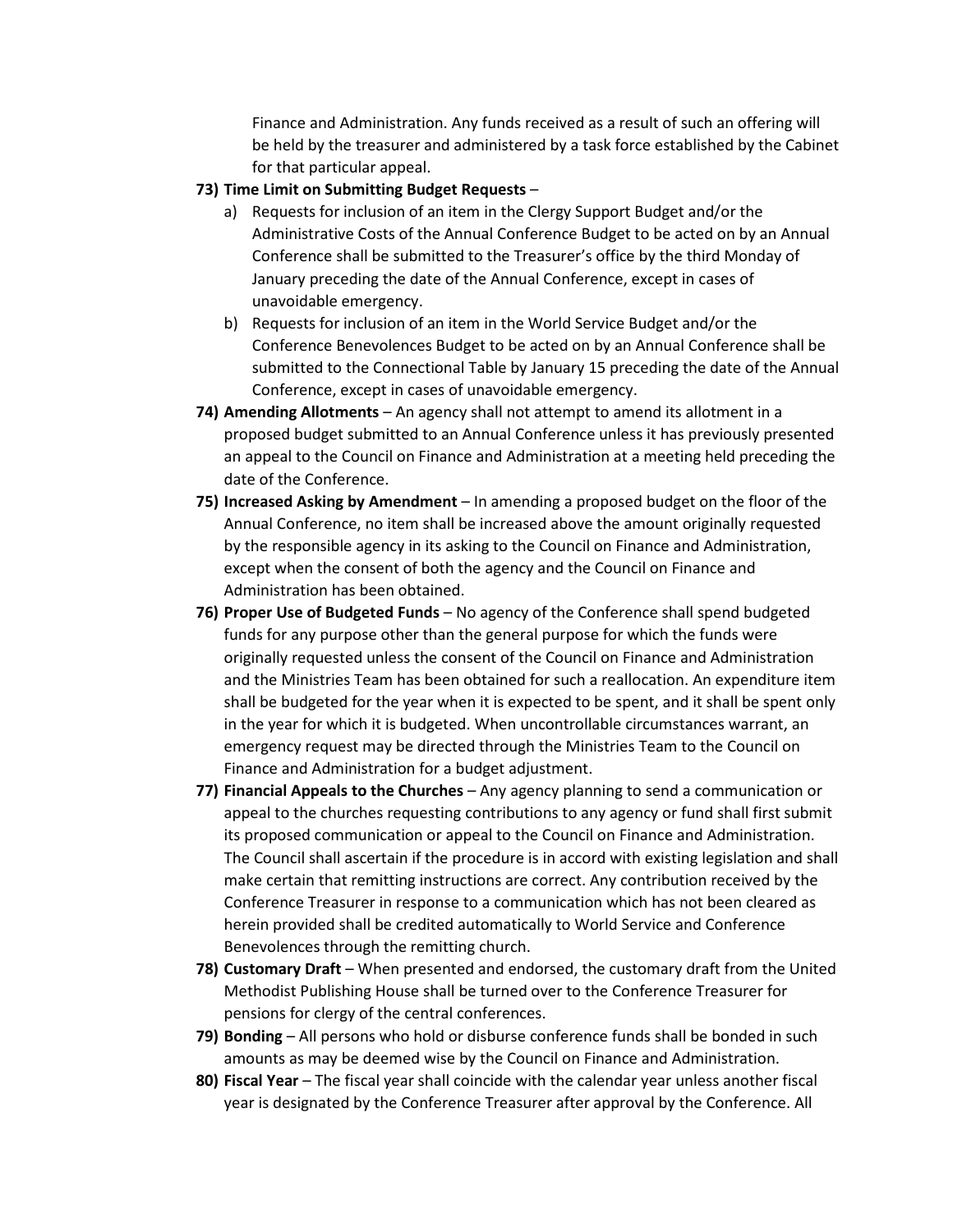payments to be credited to a given fiscal year shall be in the hands of the Conference Treasurer not later than the following January 20th. All local church financial reports shall be forwarded to the Conference Treasurer by a deadline to be announced annually.

**81) Audit** – The Council on Finance and Administration shall be responsible for arranging that a Certified Public Accountant shall audit the accounts of the Annual Conference. The Council on Finance and Administration shall publish a statement of Certification of each audit in the Journal.

#### **IX CONSENT CALENDAR**

#### **82) Consent Calendar –**

- a) The Conference Agenda Committee may present to the Annual Conference a proposed consent calendar, including those items which the Annual Conference may approve with one vote of approval by the Conference membership.
- b) A written list of items on the consent calendar, including the name of the motion, name of the author, and page number in the Pre-Conference Workbook will be presented to all members of the Conference upon check-in at the Conference session.
- c) The consent calendar list will include a space where Conference members may check any item(s) which they would like to see removed from the consent calendar.
- d) To vote to remove an item from the consent calendar, Conference members must:
	- i. Check the item(s) they wish to see removed from the list, or
	- ii. Write in an item which has been added subsequently by Conference action.
	- iii. Print his or her name and church on the list, and sign the list.
	- iv. Bring the list to the Conference Secretary's table and give the list to the Conference Secretary or one of the Assistant Secretaries.
- e) If any item on the consent calendar receives ten (10) or more such votes in favor of removing it from the consent calendar, that item will be removed and placed on the Conference agenda by the Agenda Committee.
- f) All requests for items to be removed from the consent calendar shall be delivered to the Conference Secretary as early as possible, but no requests will be received within the last twenty-four (24) hours before the stated time of adjournment of the Conference session. During this last twenty-four (24) hour period, items may only be removed from the consent calendar by a ¾ vote of the Conference.

### **X NOMINATION OF EPISCOPAL CANDIDATES**

- **83) Nomination of Episcopal Candidates** The procedure for nomination of Episcopal Candidates to the Jurisdictional Conference as permitted by ¶405 of the Book of Discipline shall be as follows:
	- a) In a year in which one or more Episcopal Candidates are to be nominated by the Annual Conference, the Conference Secretary shall provide for the receiving of nominations until the deadline for submission of proposed legislation for that year's annual conference. Each proposed nomination shall be submitted on one side of an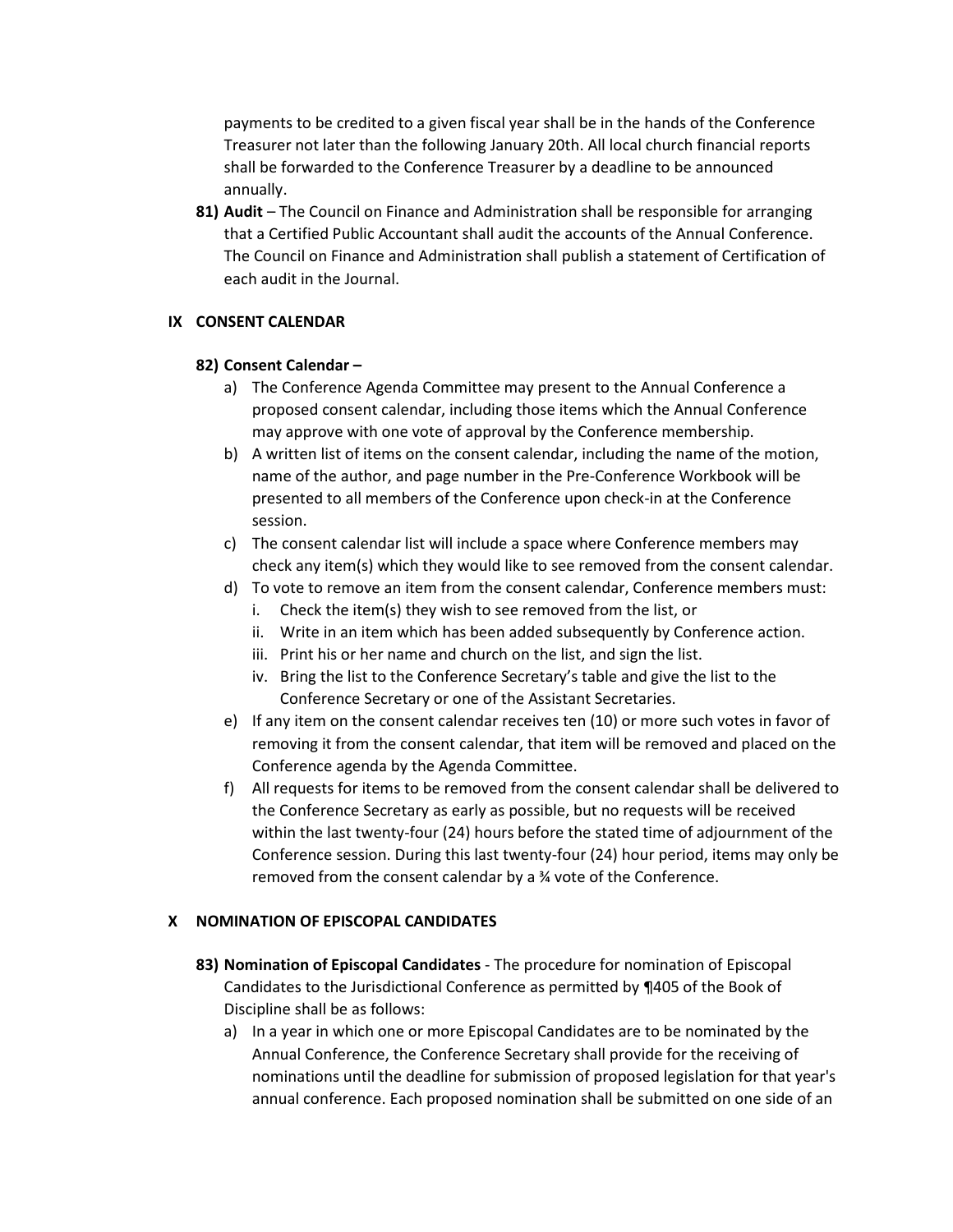8 <sup> $\frac{1}{2}$ </sup> x 11-inch sheet of paper or by electronic means designated by the Conference Secretary. Only eligible persons may be nominated. The bishop shall, before the ballot is taken, remind the Annual Conference of the eligibility requirements for election to the office of the episcopacy.

- b) The Jurisdictional Conference delegates (acting as a group) shall have the privilege to speak to the Annual Conference on behalf of the person(s) they have endorsed for nomination to the episcopacy (provided they have submitted such nomination in the manner described in Rule 82(a) above). If no other nominations have been submitted as indicated in Rule 82(a) above, the bishop shall call for a vote of the body. A majority vote will be sufficient for this person (these persons) to be recognized as the episcopal nominee(s) of the Annual Conference.
- c) If there are additional nominations submitted in accordance with Rule 82(a) above, the Bishop shall call for a written or electronic ballot following this procedure.
	- i. Nominees may each give a three-minute speech. There shall be no seconding speeches.
	- ii. If any ballot contains the name of an ineligible person, that name shall not be tallied, but other names on the ballot shall be tallied.
	- iii. Conference members may vote for one such nominated individual. An individual must receive 60% of those voting to be nominated by the Annual Conference. If an individual does not receive 60% of the vote by the fifth ballot there will be no nominee. If someone is nominated, the conference will take up to three ballots to see if a second person is nominated. If no one receives 60% of the vote by the third ballot there will not be a second nominee. Those who do not wish to see anyone nominated may so indicate that desire on their ballots (in the manner prescribed by the Conference Secretary) and the ballot shall be counted as cast.
- d) Only the persons selected in the foregoing manner shall be deemed Nominees of the Greater New Jersey Annual Conference.
- e) This procedure shall not foreclose efforts by individuals or groups in the Annual Conference to promote the candidacy for the episcopacy of other persons.

#### **XI RULES OF ORDER RESOLUTIONS**

#### **84) Resolutions to Change the Rules of Order –**

- a) Any resolution or proposed change, by addition or deletion to the Rules of Order, with the exception of *Concerning Financial Operations*, shall first be referred to the Committee on Rules of Order for its recommendation. The Committee shall submit its recommendation to the body prior to any action by the body. The initiator of any proposed change to be included in the Pre-conference mailing shall at the same time submit a copy of said proposed change to the chairperson of the Committee on Rules of Order. The Rules Committee may request a meeting with the initiator prior to the convening of the Annual Conference.
- b) If the change is proposed at the site of the Annual Conference, it shall be referred to the Committee on Rules of Order and a report to the body will be made no later than the next plenary session.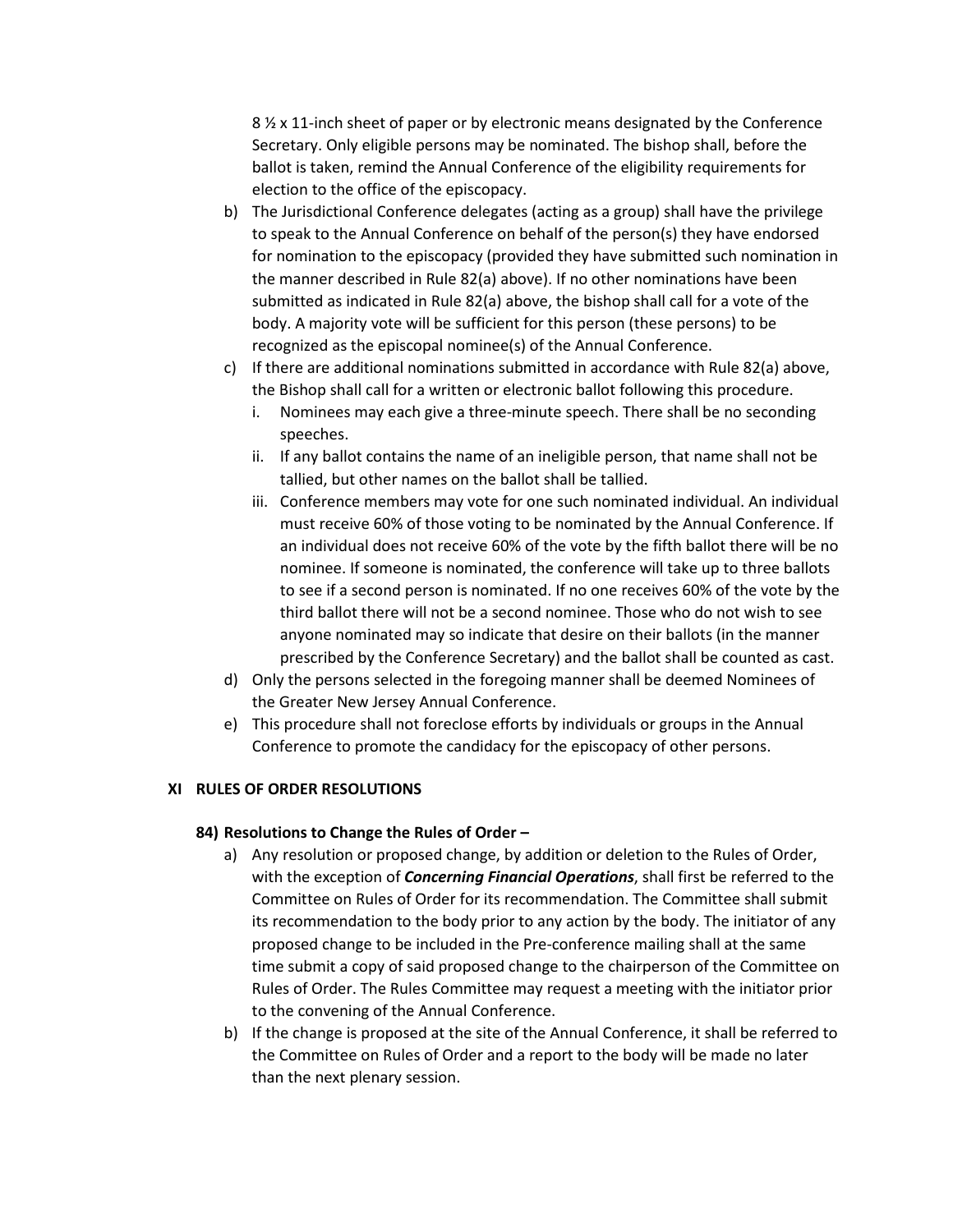### **XII HOLY CONFERENCING PROCEDURE FOR CERTAIN GENERAL CONFERENCE PETITIONS**

**85)** A procedure to facilitate holy conferencing shall be used, at the Bishop's discretion, to discuss petitions to General Conference regarding issues related to human sexuality or such other issues that would benefit from the same procedure.

A special order of the day will be established to provide for holy conferencing. The special order of the day shall proceed as follows:

- i. Representatives of the two primary positions selected by the bishop will each make a twenty-minute presentation.
- ii. Upon conclusion of the opening presentations, the bishop shall bring the Conference into silent prayer for two minutes.
- iii. Then ten minutes will be provided for delegates to share what they heard with their fellow Christians seated to their immediate left and right. This is not a time for debate, but rather to listen to what their neighbors heard.
- iv. The bishop will then call the Conference to order. Delegates will then have the opportunity to share their thoughts with the Conference. The bishop shall establish a total amount of time for discussion, not to exceed sixty minutes. No member may speak longer than two minutes. All speakers will be notified when ten seconds remain of their time. The speaker will be allowed to finish a sentence at the expiration of allotted time. Then, that microphone will be cut off and the next speaker will be recognized. This will continue until the total allotted minutes have elapsed or everyone who wished to be recognized had an opportunity to speak, whichever comes first. No subsidiary privileged or incidental motions will be in order during this time of discussion.
- v. The regular business of the Conference will then resume.

At a previously noted time during plenary session on the following session day, the petitions will be voted upon by secret written ballot. Thirty minutes will be allotted for this vote. No debate or motions will be in order at this time.

#### **XIII HOLY CONFERENCING PROCEDURE FOR PROPOSED CONSTITUTIONAL AMENDMENTS**

- **86)** A procedure to facilitate holy conferencing shall be used at the bishop's discretion to discuss proposed Constitutional amendments coming from the General Conference. A special order of the day may be established to provide for holy conferencing. The special order of the day shall proceed as follows:
	- i. The co-chairs of the delegation to General Conference will present the proposed amendments to the Conference in a fifteen-minute presentation.
	- ii. Upon conclusion of the opening presentation, the bishop shall bring the Conference into silent prayer for two minutes.
	- iii. Then up to ten minutes will be provided for members to share what they heard with their fellow Christians seated to their immediate left and right. This is not a time for debate, but rather to listen to what their neighbors heard.
	- iv. The bishop will then call the Conference to order. Members will then have the opportunity to share their thoughts with the Conference. Sixty minutes will be